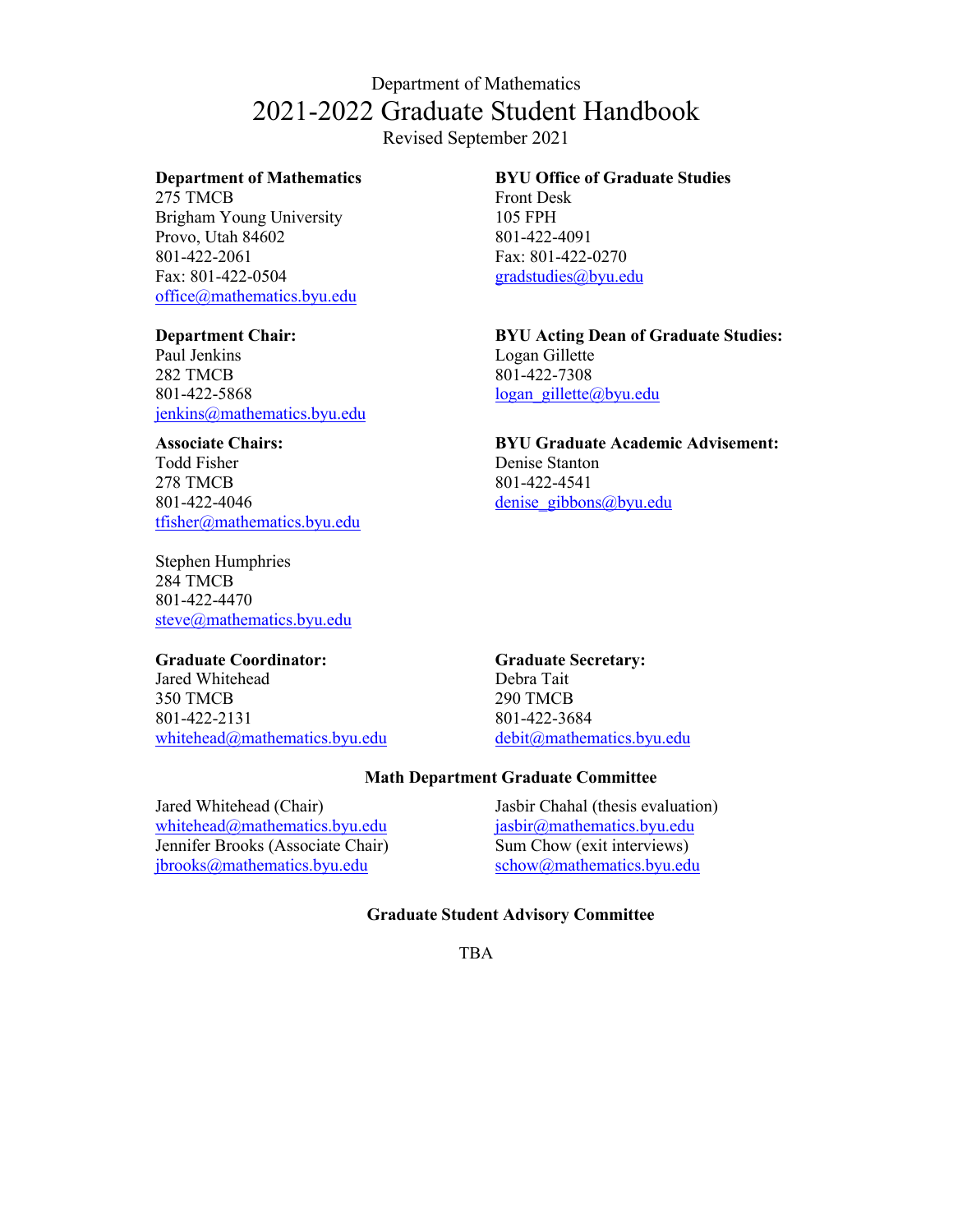# **Table of Contents**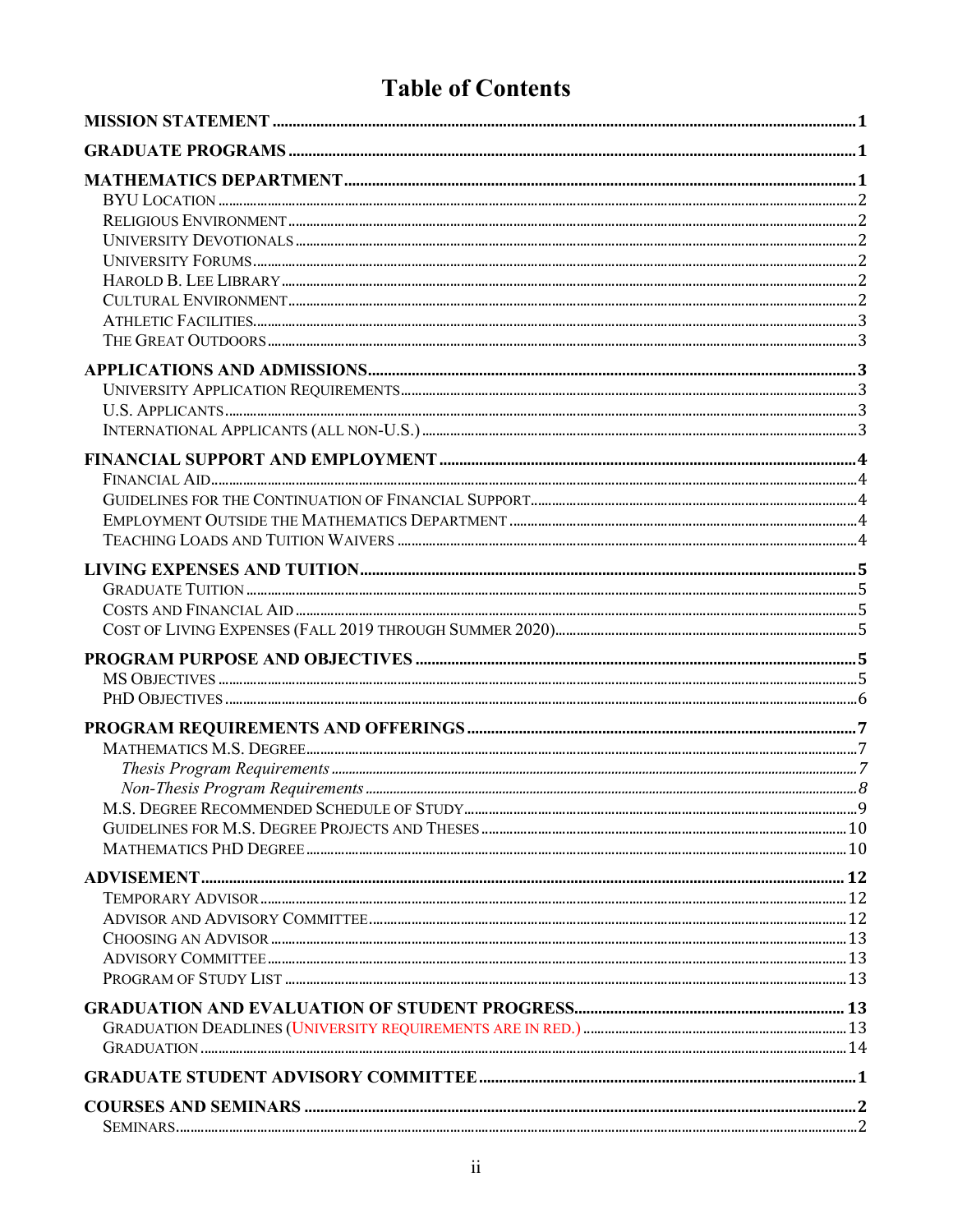| COURSES |  |
|---------|--|
|         |  |
|         |  |
|         |  |
|         |  |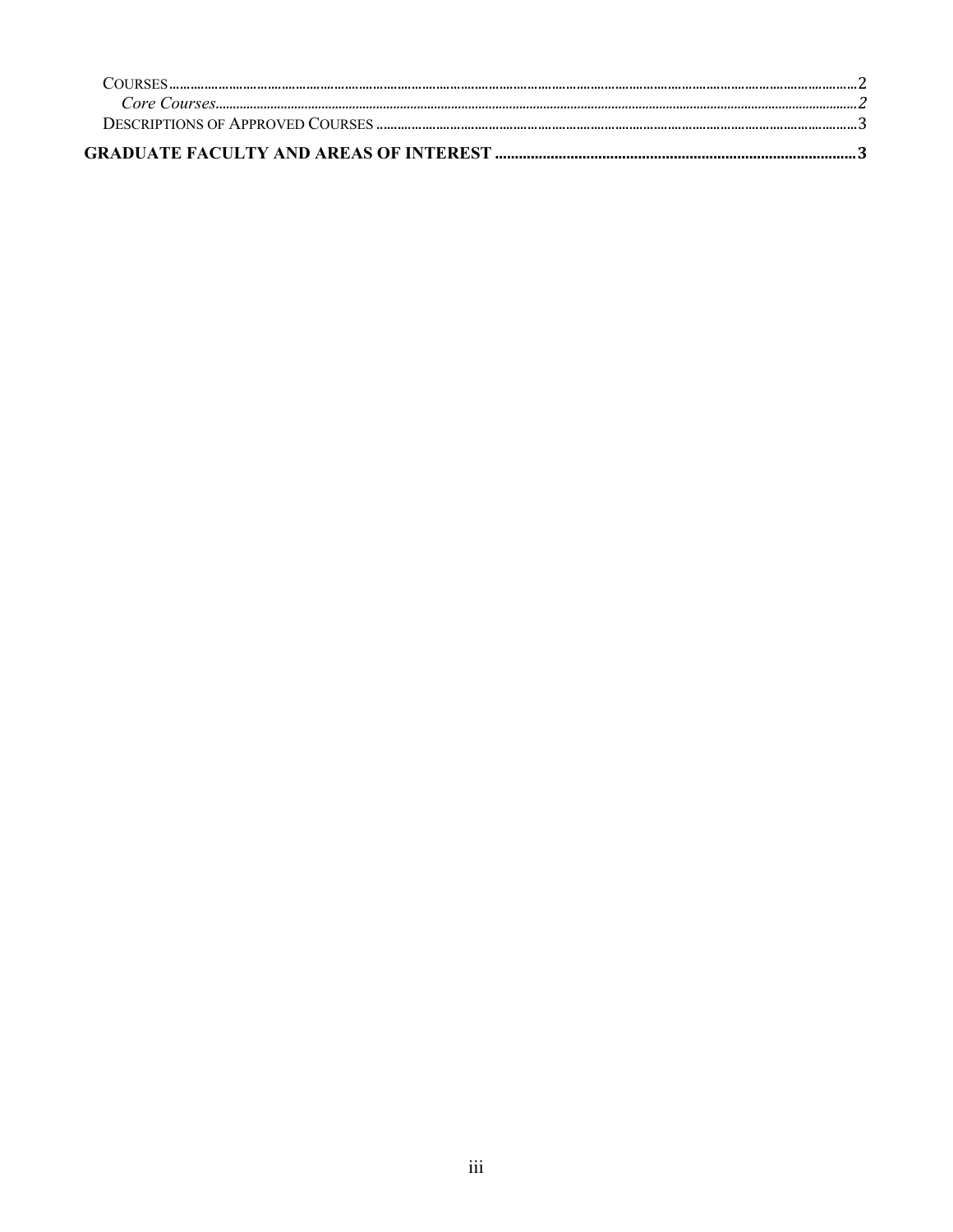# *Mission Statement*

The Department of Mathematics at Brigham Young University serves the university community and furthers the university's mission through the pursuit of excellence in teaching, scholarship and service.

We offer a first-rate education to students, preparing them for career success in both academia and industry. Such an education inspires students, intellectually enabling them to employ critical analysis, logical deduction, thoughtful synthesis and insightful problem solving skills in any career path.

We extend the frontiers of mathematical knowledge in ways that involve students and colleagues, support the undergraduate major and graduate programs of the department, contribute to our understanding of the universe and the nature of truth, and bring positive recognition to the university.

# *Graduate Programs*

The Department of Mathematics has approximately 35 graduate students and supports most of them via teaching assistantships. These students receive help with tuition as well as a stipend for the teaching support they provide in college algebra and calculus.

Two degrees are offered through the Department of Mathematics: mathematics—MS; and mathematics—PhD.

MS students study mathematics courses in preparation for careers in business, industry, government, or education. Some students use a master's degree in mathematics in preparation for a doctoral degree in mathematics or a closely related discipline or a discipline where technical competence is appreciated. Master's students graduate in an average of two years.

The department supports from 10-15 PhD students. Designed for gifted and dedicated students, the program requires about four years beyond a master's degree. The department has research interests in the areas of applied mathematics, algebraic geometry, geometric analysis, dynamical systems, number theory, geometric and lowdimensional topology, mathematical biology, and group theory. PhD students graduate in, on average, four years.

# *Mathematics Department*

With an enrollment of nearly 30,000 full-time students, Brigham Young University, founded in 1875 as Brigham Young Academy, is one of the nation's largest private universities and ranks 7th in the nation among all undergraduate institutions for the number of alumni who successfully complete a PhD in mathematics or statistics.

The faculty of the Brigham Young University Department of Mathematics includes some of the most renowned instructors, researchers, and mentors in the nation. They are recognized for their research and creative endeavors, innovations and discoveries, excellence as teachers and advisors, and for their outstanding service in department and university appointments.

Our faculty members have received university, college or national teaching and research awards. The math department regularly places in the top 20 of the Putnam Mathematical Competition, an annual competition for the brightest mathematical student minds in the country.

Each fall, the BYU mathematics department offers a career and internship talk series for students. We invite fiveeight guest speakers who talk about internships and careers opportunities for mathematics majors. Past speakers have included a lawyer, a doctor, an actuary, an operations researcher at communications firm, a senior scientist at a pharmaceutical company, a mathematician at Lawrence Livermore National Lab, the president of a computer company, and a financial planner at Goldman Sachs. These presentations have been very popular with an average attendance of about 200 people.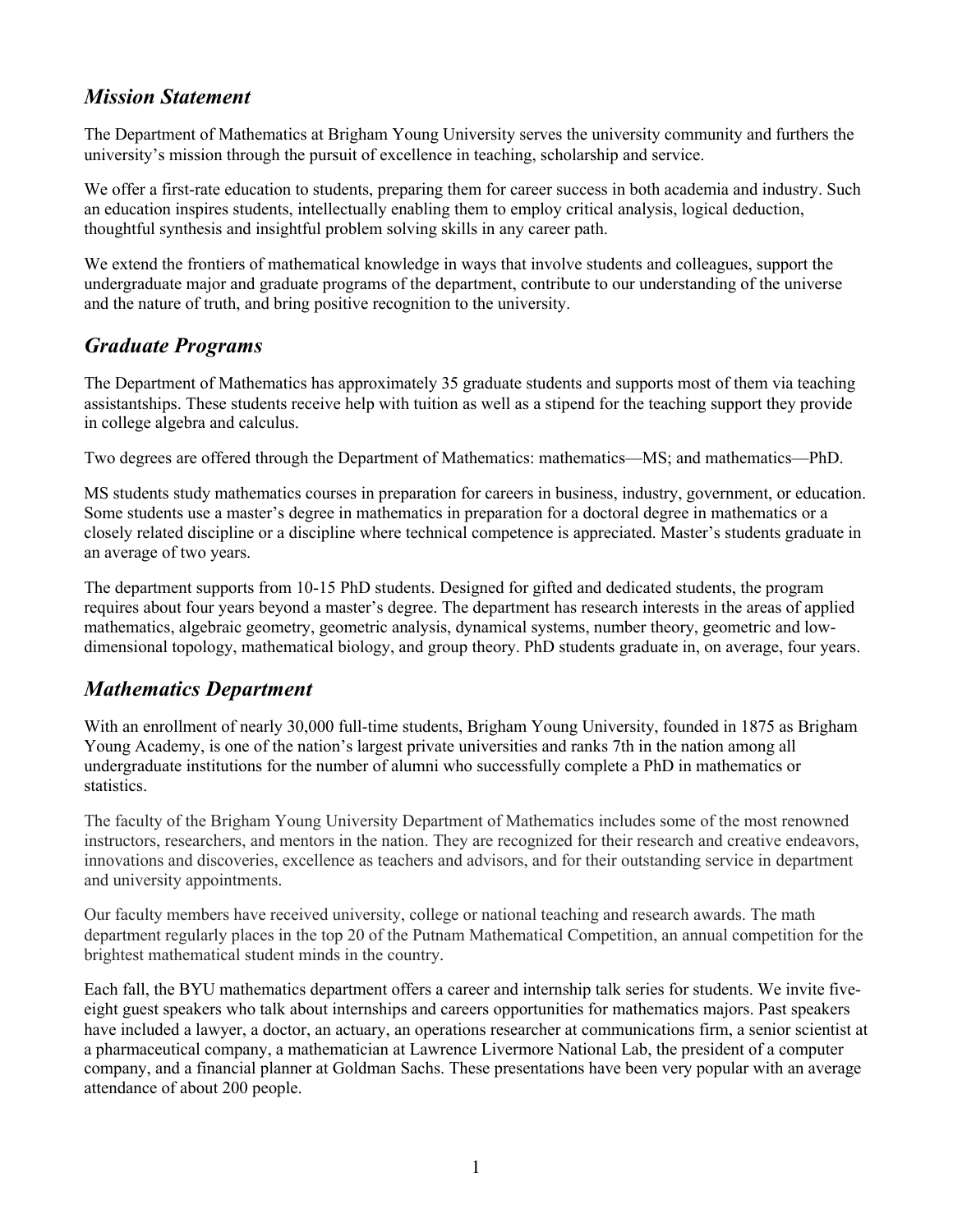Mathematics is central to life in a technological society. The rigor and discipline required to excel in mathematics develop skills that are in constant demand. Therefore, graduates are equipped to obtain positions in a wide variety of business, governmental, and industrial enterprises. Mathematics majors are also sought after by professional schools of law, medicine, and management. Mathematical experience beyond basic calculus enhances the life and capabilities of every intellectually curious student.

# **BYU Location**

Brigham Young University is located in Provo, Utah. Provo is 45 miles south of Salt Lake City, a major metropolitan area. Salt Lake City is home of the Mormon Tabernacle Choir, the Utah Jazz, the Utah Symphony, and a large number of other attractions.

# **Religious Environment**

The Church of Jesus Christ of Latter-day Saints sponsors BYU to provide a university education in an atmosphere that nurtures spiritual growth and a strong conviction of the divinity of Jesus Christ. Church programs are closely correlated at all levels with the activities of the university, and students will find many opportunities to grow spiritually.

There are about twenty-five other religious denominations represented in the BYU student body. These students are encouraged to attend a congregation of their faith in the surrounding area.

# **University Devotionals**

University devotionals are held throughout the year on Tuesdays at 11:05 a.m. They provide an inspirational and integrative part of the university experience. Devotional speakers, selected from the General Authorities and other leaders of the Church and university personnel, come to teach the gospel and affirm the spiritual dimension of the university experience for students, faculty, and staff.

# **University Forums**

University forums are held on selected Tuesdays at 11:05 a.m. and are designed to enrich the general education experience. Speakers are noted authorities in the arts, sciences, humanities, media, and government, chosen for their contributions to their field and their ability to inspire and communicate. Participation in these assemblies and the associated question-and-answer sessions prompts inquiry into significant intellectual, cultural, and social issues and helps lay the foundation for lifelong learning.

# **Harold B. Lee Library**

The Harold B. Lee Library collection numbers over eight million volumes, including books, periodicals, government documents, microfilm, and other non-print items. The library's Web-based catalog contains numerous full-text databases and many electronic indexes to other sources.

The library is a depository for United State government documents and regularly receives publications of state and local governments. The Religion and Family History Library supports family history and genealogical research through an extensive collection of microfilm, microfiche, and online resources. L. Tom Perry Special Collections houses non-circulating books and manuscripts related to Mormonism, western Americana, incunabula, Victorian and Edwardian literature, historical manuscripts and photographs, motion pictures, and many other preserved items for research and use.

# **Cultural Environment**

Students can immerse themselves in culture at BYU through the Performing Arts Series, Museum of Art, and Museum of Peoples and Cultures.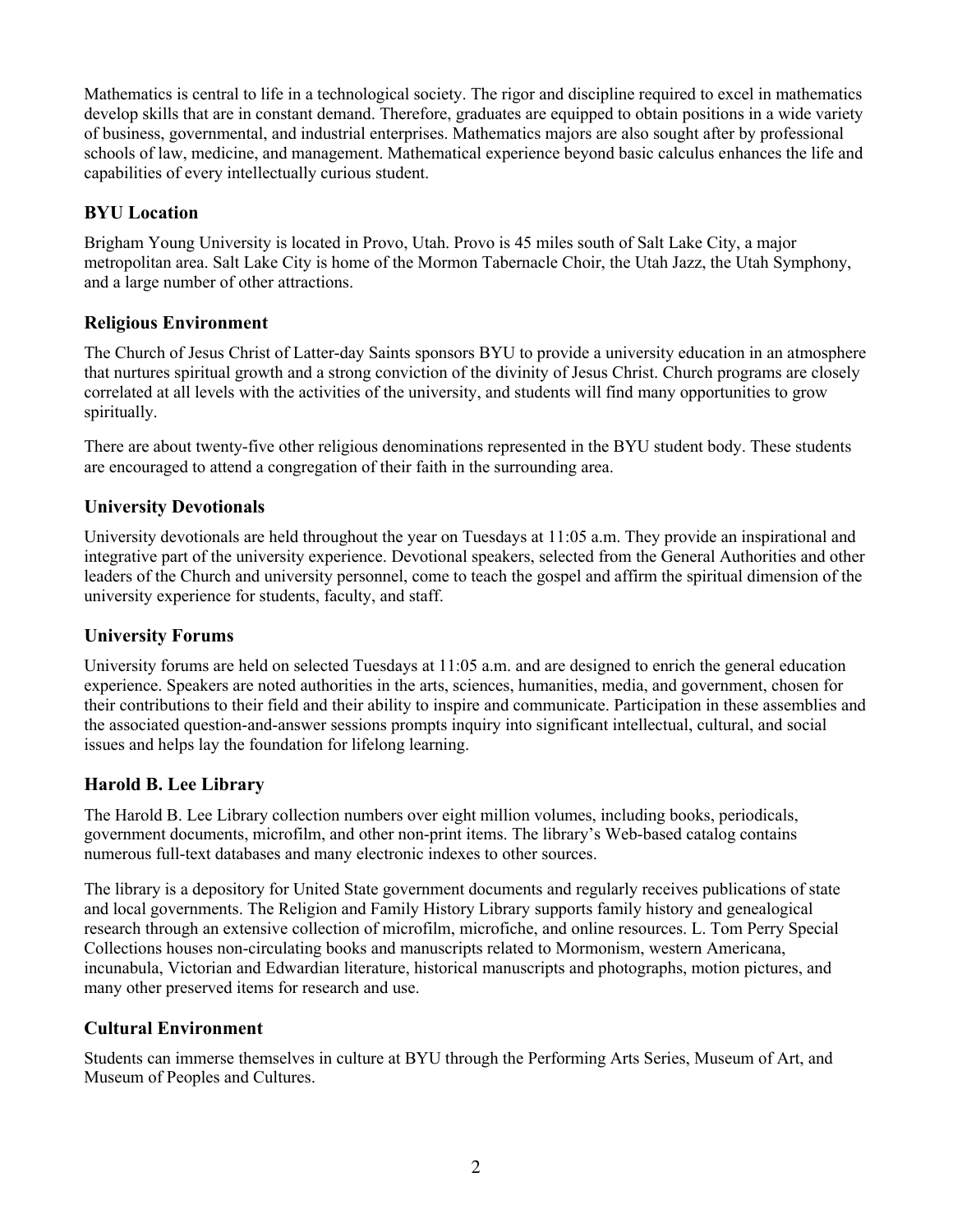# **Athletic Facilities**

BYU's athletic facilities are among the best in the nation. The Richards Building has facilities for racquetball, volleyball, basketball, aerobics, dance, and swimming. The Smith Fieldhouse houses ball courts, weight rooms, an indoor track, and a west annex big enough for spring batting practice.

# **The Great Outdoors**

The Wasatch Mountains overlook BYU on the east, and Utah Lake lies to the west. Within an hour's drive are several canyons and ski resorts; six national parks are only a half day away. Outdoor gear may be rented on campus for everything from skiing to windsurfing.

# *Applications and Admissions*

# **University Application Requirements**

Admission to graduate study is highly selective and is granted to a specific program for a specific semester or term (Deadlines: January 15 (spring, summer, fall), September 15 (winter). As a minimum, applicants who wish to be considered for admission must do the following:

# **U.S. Applicants**

- 1. Submit a complete application before the application deadline. An application is not considered complete until the application fee has been paid and all transcripts, letters of recommendation, the statement of intent, and the confidential report are in, as well as parts A and D of the admissions application.
- 2. Agree to maintain university standards of personal conduct.
- 3. Have received or be about to receive a baccalaureate degree from an accredited U.S. or Canadian university. The Office of Graduate Studies must receive an unofficial transcript showing that the degree has been conferred. Without such verification, registration will not be permitted beyond the first semester. U.S. students with a degree from a foreign university equivalent to an American baccalaureate must submit unofficial transcripts from all institutions attended and an accompanying certified translation.
- 4. Have earned at least a 3.0 GPA in the last 60 semester hours of course work.
- 5. All applicants for whom English is not the native language: Submit evidence of proficiency in English.
- 6. Have a score of at least 600 on the GRE Math Subject Test.
- 7. Satisfy departmental requirements for consideration. See all the sections under Mathematics Department Application and Admission Requirements.

# **International Applicants (all non-U.S.)**

- 1. Submit a complete application before the application deadline. An application is not considered complete until the application fee has been paid and all transcripts, evidence of degrees earned, letters of recommendation (Part C), the statement of intent, official TOEFL score, financial certification, and the Code of Honor commitment and confidential report (Part B) are in, as well as Parts A and D of the admissions application.
- 2. Agree to maintain university standards of personal conduct.
- 3. Submit transcripts from each institution attended, with accompanying certified English translation.
- 4. Submit a copy of a diploma (preparation completed at least equivalent to a U.S. bachelor's degree), with accompanying official English translation.
- 5. Have earned at least a 3.0 GPA (on a 4.0 scale) for all previous undergraduate work.
- 6. Submit a TOEFL score of at least 580. To be competitive for financial support, a TOEFL score of at LEAST 600 or a computer equivalent score of at least 237 is preferred. This is required of all applicants for whom English is not the native language. Students with a bachelor's degree from a U.S. or Canadian university are usually exempt from this requirement.
- 7. Have a score of at least 600 on the GRE Math Subject Test.
- 8. Submit a completed Financial Certification and Visa Information form with supporting documents. Applicants must provide proof of sufficient funds for the total length of their program of study.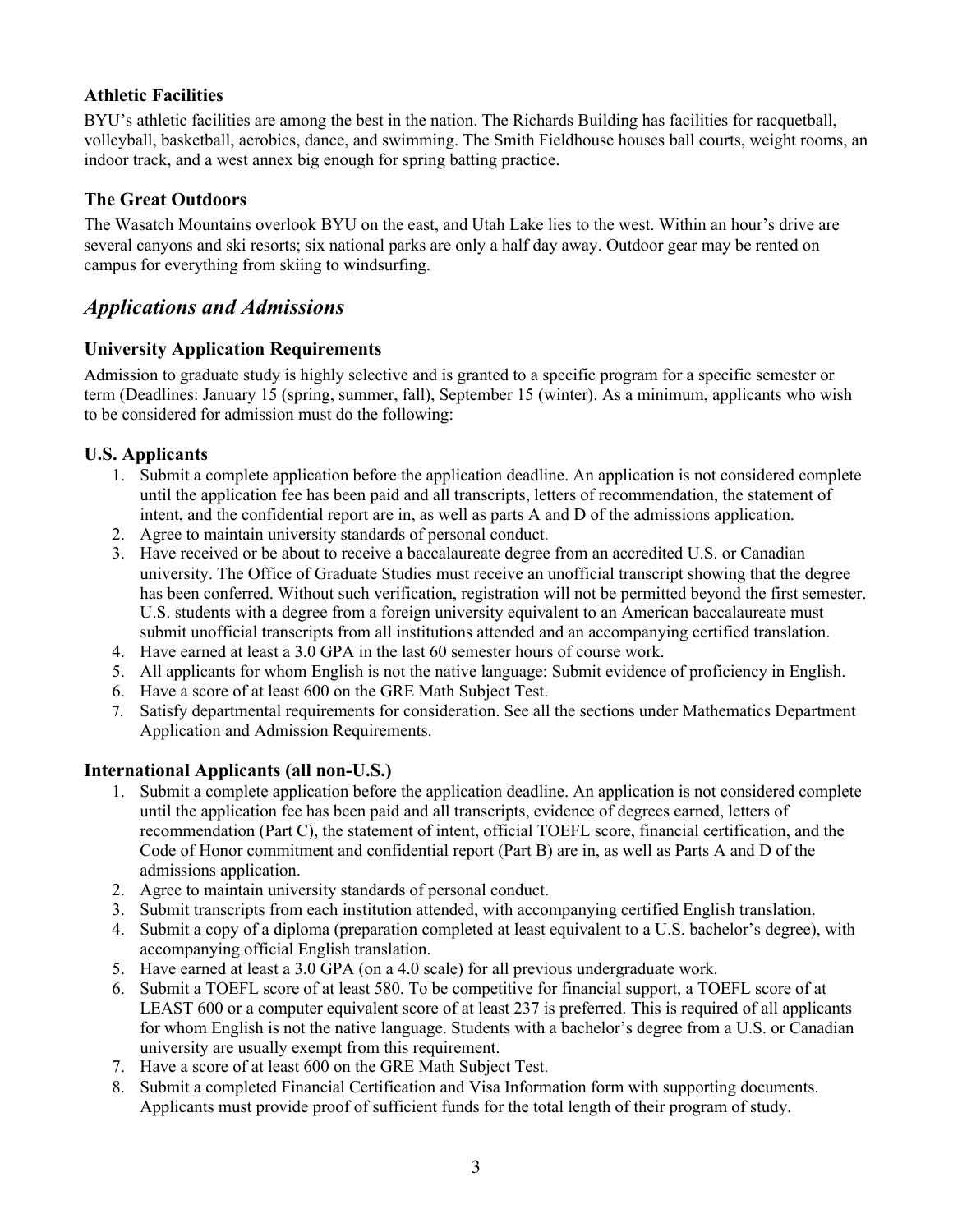9. Satisfy departmental requirements for consideration. See all the sections under Mathematics Department Application and Admission Requirements.

*Note:* Brigham Young University will not process applications from applicants entering the United States with a B visa. An admitted student will receive an I-20 or IAP-66 form (Certificate of Eligibility) with the official letter of acceptance; the I-20 and IAP-66 are used to obtain a student visa (F-1 or J-1).

# *Financial Support and Employment*

# **Financial Aid**

Most of the graduate students in mathematics are supported by teaching assistantships. The usual load for a teaching assistant is twenty hours a week. Teaching assistants currently receive a stipend of \$17,400 for MS and \$19,800 for PhD per calendar year. Some research or travel funding is available for those students who are making good progress toward a degree, and who have submitted a program of study and have an advisor's endorsement.

To be considered for financial support, applications should be submitted by January 15 for fall semester and September 15 for winter semester.

# **Guidelines for the Continuation of Financial Support**

Continued financial support is recommended for graduate teaching assistants who are making satisfactory progress in an approved program of study and who are judged satisfactory in their teaching duties. Quality teaching performance is essential for continuation. Unsatisfactory teaching may lead to loss of support, and cases of conspicuous irresponsibility or neglect will be cause for immediate termination.

# **Employment Outside the Mathematics Department**

The combined obligations of teaching and studying are full-time undertakings. The Department of Mathematics does not permit teaching assistants to assume any additional form of employment.

# **Teaching Loads and Tuition Waivers**

The normal teaching load for a teaching assistant is twenty hours per week. Duties include teaching, grading, holding office hours, recitations, and working in the Math Lab.

In addition, full tuition for mathematics courses will generally be provided for teaching and research assistants during fall and winter semesters, provided they make adequate progress in their programs of study and regularly attend an appropriate seminar and the TA training (if applicable). Tuition may also be paid in spring and summer, depending on department budget constraints.

The department will not pay additional tuition for courses that are not on the student's program of study. For example, a student enrolled in six hours of mathematics courses and three hours of physical education courses will have tuition paid only for the six hours of mathematics courses. However, a student who is enrolled full-time (8.5 hours in fall/winter, 4.5 hours in spring/summer) in mathematics courses will have full-time tuition paid by the mathematics department. Thus, that student may take additional non-mathematics courses without charge, provided that they do not interfere with performing other responsibilities. Students may petition the graduate committee to take courses outside the math department, provided the courses are relevant to their program of study and have been approved by their advisors. AUDITED CLASSES ARE NOT COVERED BY THE DEPARTMENT unless special permission is granted by the graduate coordinator.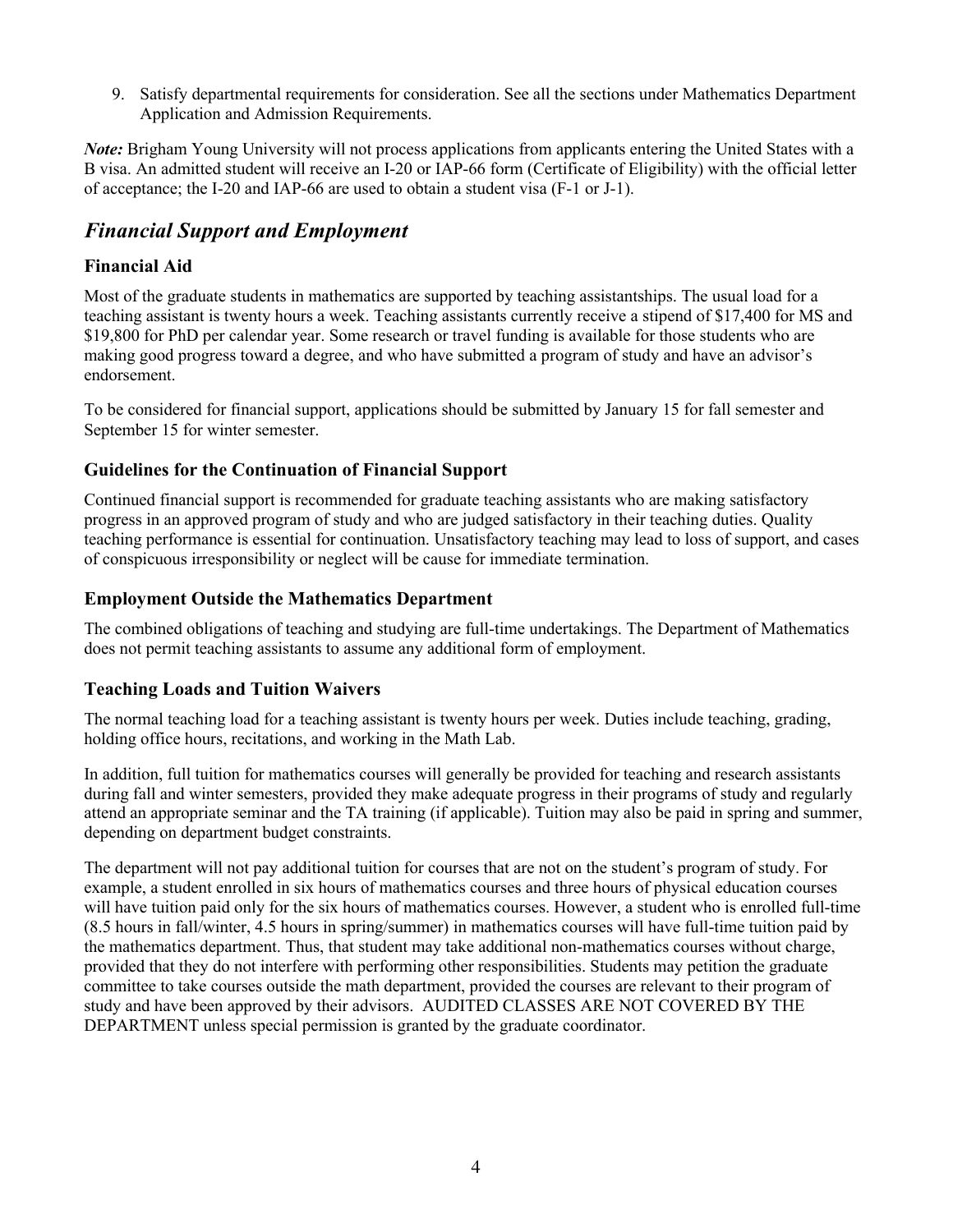# *Living Expenses and Tuition*

# **Graduate Tuition**

A significant portion of the cost of operating the university is paid from the tithes of The Church of Jesus Christ of Latter-day Saints. Therefore, students and families of students who are tithe-paying members of the Church have already made a contribution to the operation of the university. Because others have not contributed in this way, they are charged a higher rate of tuition, as shown below. This practice is similar in principle to that of state universities that generally charge nonresidents at a higher rate than residents.

https://finserve.byu.edu/students-parents/tuition-fees-deadlines

### **Costs and Financial Aid**

https://gradstudies.byu.edu/page/costs-financial-aid-0

### **Tuition for fall and winter semesters:**

| Full-Time (8.5+ hours) Latter-day Saint: \$3,850                                | Non-Latter-day Saint: \$7,700 |
|---------------------------------------------------------------------------------|-------------------------------|
| Part-Time (per credit hour) Latter-day Saint: \$453 Non-Latter-day Saint: \$906 |                               |

### **Tuition for spring and summer terms:**

| Full-Time (4.5+ hours) Latter-day Saint: \$1,926                                | Non-Latter-day Saint: \$3,850 |
|---------------------------------------------------------------------------------|-------------------------------|
| Part-Time (per credit hour) Latter-day Saint: \$453 Non-Latter-day Saint: \$906 |                               |

Teaching and research assistants receive a tuition scholarship for mathematics courses fall and winter semesters if they are making good progress toward completion of their program.

### **Cost of Living Expenses (Fall 2021 through Summer 2022)**

| Item                         | <b>Single</b> |
|------------------------------|---------------|
| Books & Supplies             | \$912         |
| Room and Board               | \$13,648      |
| Misc. Personal Expenses*     | \$3,952       |
| Transportation               | \$3,072       |
| <b>Total Living Expenses</b> | \$21,584      |

\*personal expenses include the cost of BYU health insurance premiums for a single student. Married students may have to pay a higher health insurance premium. BYU health insurance is required if you are not covered by another annual policy. Students are billed each semester and term for the entire academic year including future periods of non-attendance.

# *Program Purpose and Objectives*

The general objective of the Department of Mathematics at Brigham Young University, as related to the degrees offered by the department, is to teach mathematics and mathematical thinking at the level appropriate to each student. This enables students to employ critical analysis, thoughtful synthesis, logical deduction, and insightful problem solving, not only within mathematics itself but also in a wide variety of natural and man-made situations.

# **MS Objectives**

The Master of Science program is specifically designed to help students as they progress towards becoming independent mathematical thinkers and participate in advancing the frontiers of mathematical knowledge. The program also prepares students for positions in business and industry that require advanced mathematics skills, critical analysis, thoughtful synthesis, and insightful and independent problem solving.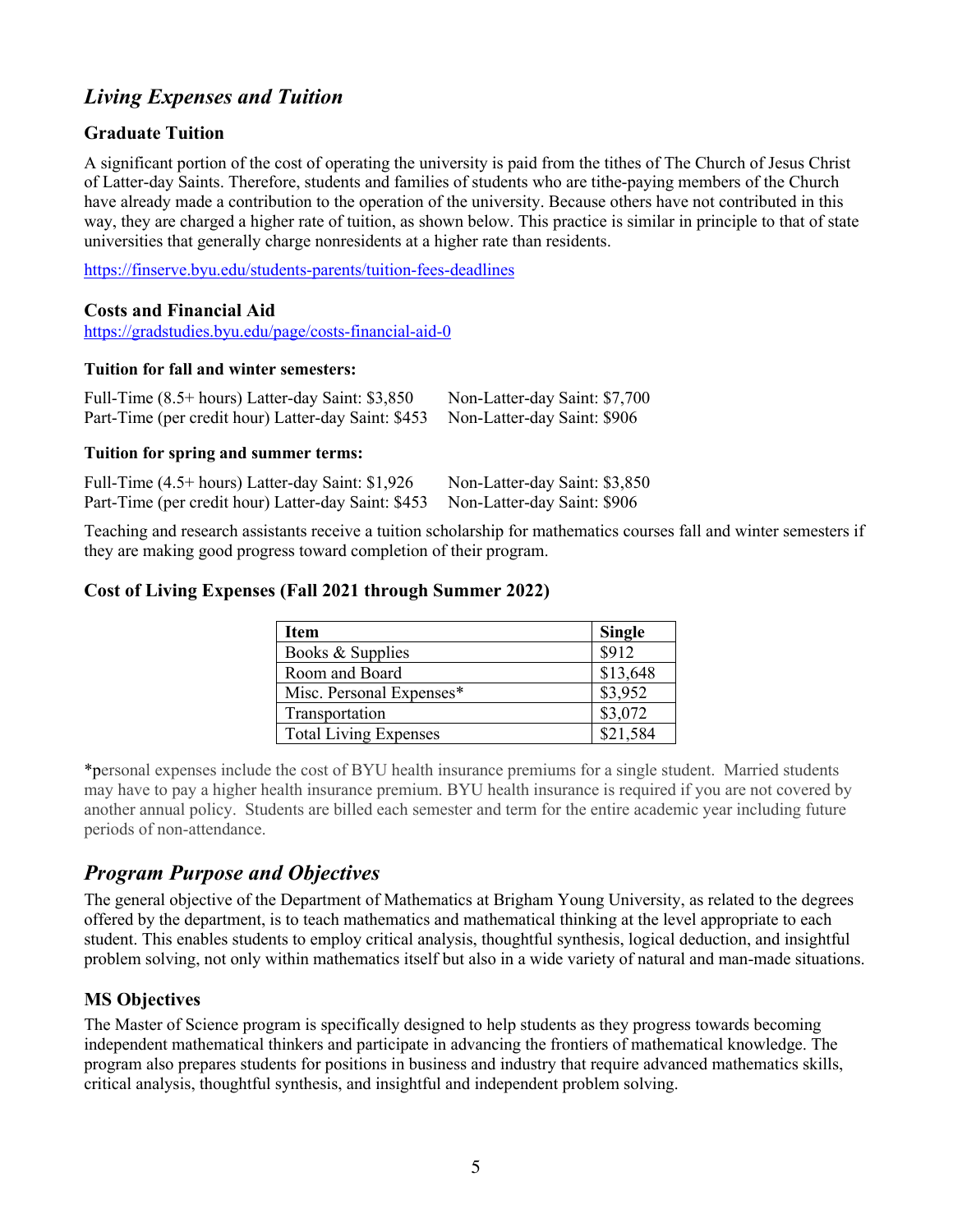# **PhD Objectives**

The specific purpose of the Doctor of Philosophy program in mathematics is to prepare students for a career in research and teaching at the university level. It also prepares them for professions that require independent mathematical research, advanced mathematical knowledge, critical analysis, thoughtful synthesis, and insightful and independent problem solving. It gives students an opportunity to become full contributors to the important and exciting process of extending the frontiers of mathematical knowledge.

The underlying philosophy of the program is that graduate-level mathematics is both enabling and ennobling. Mathematical knowledge, logical reasoning, and the ability to solve problems and discover mathematical truths are powerful and important skills that promote student success in a wide range of academic, professional, or business-related careers.

But more importantly, deep and careful mathematical thought expands both the mind and the soul. It increases understanding of many things, both physical and spiritual. Our purpose in this program is to enrich the spiritual and temporal lives of our students by sharing the beauty and power of mathematics with them.

The accomplishment of these objectives requires the students to gain a deep understanding of and appreciation for mathematics, its versatility, depth, and power. They must also understand important ideas of the main mathematical subdisciplines and the relationship of mathematics to other subjects.

Finally, students should be able to work independently, without the direct supervision and guidance of a senior mathematician. The development of this independence is certainly begun at the undergraduate and masters levels, but for most students it can only be fully achieved at the doctoral level. Although coursework plays some role in the requirements for the PhD in mathematics, the most important element is the dissertation, a significant and substantial work of original mathematical research.

### **Specific goals of the programs**

**MS:** The specific goals of the MS in mathematics are to help each individual student

- Achieve an understanding of graduate-level mathematics, including several areas such as analysis, algebra, topology, and applied mathematics.
- Achieve depth and application in a specialized area.
- Develop mathematical research skills.
- Develop problem-solving skills applicable to a wide variety of settings.
- Learn to communicate complex ideas effectively and demonstrate sound reasoning in both quantitative and qualitative settings.
- Acquire the mathematical foundation necessary to enter a variety of opportunities in occupations and further schooling.
- Relate knowledge of mathematics and mathematical processes to physical, natural, and social sciences, humanities, and other human endeavors.
- Develop a reasoned relationship between secular knowledge and spiritual insight that fosters faith and commitment to the gospel of Jesus Christ and leads to lifelong learning and service.

**PhD:** The specific goals of the PhD in mathematics are to help each individual student

- Achieve a broad understanding of graduate-level mathematics, including several areas such as analysis, algebra, topology, and applied mathematics.
- Achieve depth and a thorough knowledge of current developments in a specialized area.
- Develop mathematical research skills at the doctoral level, discovering significant new results in mathematics or solving outstanding problems.
- Develop expository skills that will allow communication of future research results with the academic world.
- Learn to communicate complex ideas effectively and to reason soundly in both quantitative and qualitative settings.
- Acquire the expertise necessary to continue to contribute to the frontiers of mathematical knowledge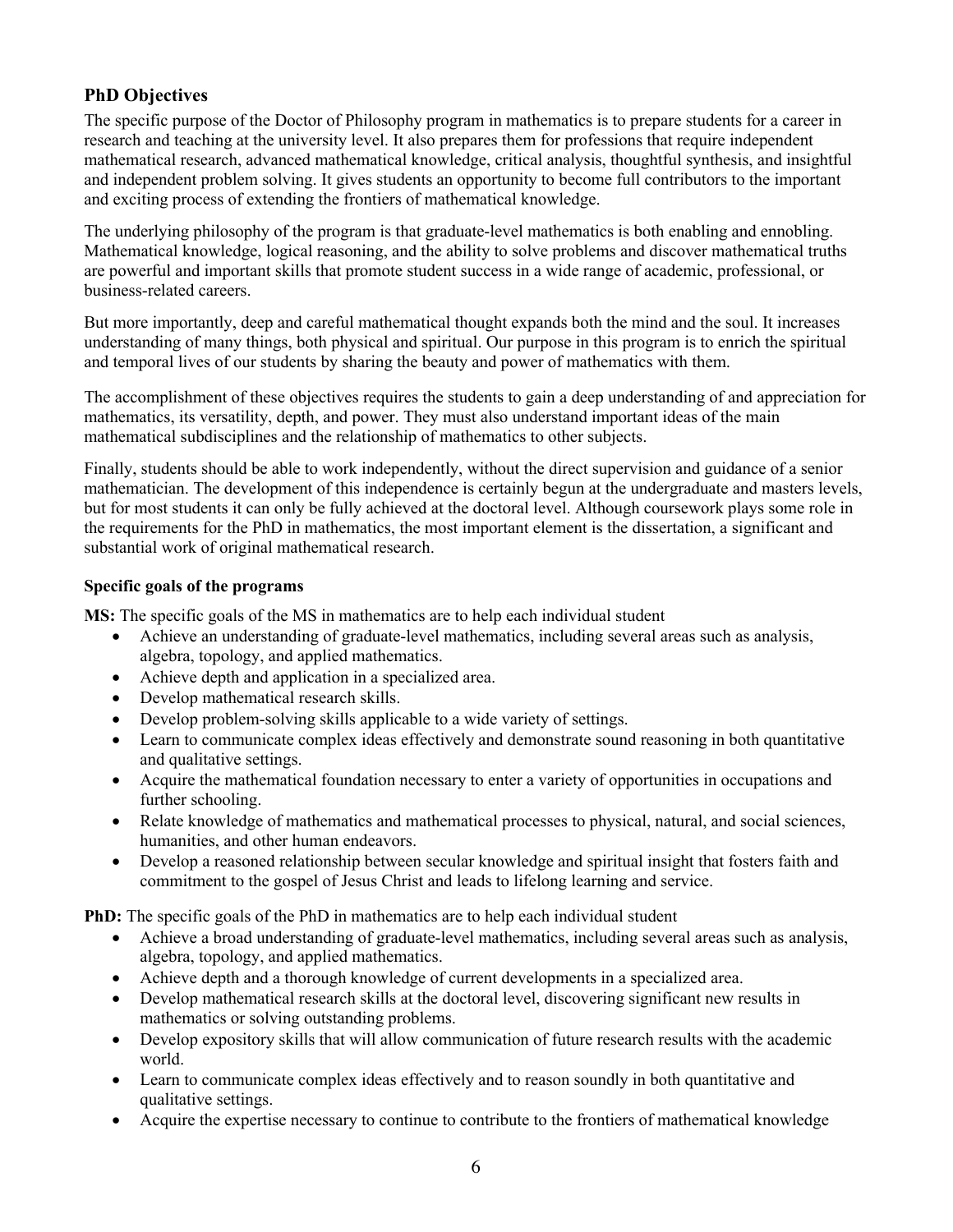- Relate knowledge of mathematics and mathematical processes to physical, natural, and social sciences, humanities, and other human endeavors.
- Develop a reasoned relationship between secular knowledge and spiritual insight that fosters faith and commitment to the gospel of Jesus Christ and leads to lifelong learning and service.

# *Program Requirements and Offerings*

The Department of Mathematics offers a master's and a doctoral program. The Master of Science (M.S.) Program prepares students for positions in business and industry, and also provides preparation for further graduate study leading to a doctoral degree at Brigham Young University or elsewhere.

The Doctor of Philosophy (PhD) Program prepares students for a career in research and teaching at the university level. The PhD program in mathematics was approved in 1986 when the department received a program improvement grant to fund teaching assistantships in mathematics. The current research areas of the faculty include algebraic geometry, applied mathematics, dynamical systems, combinatorics, geometric and lowdimensional topology, geometric and combinatorial group theory, number theory, numerical methods, mathematical biology, and partial differential equations.

With small classes and individual attention, the department supports high quality research programs in the selected areas.

# **Mathematics M.S. Degree**

# **Approved Courses (Both Thesis and Non-Thesis Programs)**

Approved graduate mathematics courses include all classes numbered 500 and above, with the exception of Math 500. All courses must be passed with a grade of  $C<sup>+</sup>$  or better. No credit is given for prerequisite courses such as Math 342 or Math 372.

Students are required to submit a program of study before the end of the third week of their second semester. Use the new GRADPROG system in order to do this (https://gradprogress.sim.byu.edu/).

*Note*: The minimum registration requirement is six credit hours per year. Students not meeting this requirement will be dropped from the program.

### *Thesis Program Requirements*

- **Credit hours (30):** Minimum 24 course work hours in approved graduate mathematics with a grade of C+ or better in each and six thesis hours (Math 699R). Twelve of the course hours must be from Math 540, Math 541, Math 571, and Math 572 or any 600-level course.
- **Examination:** The examination requirement in the thesis program may be met by way of coursework, or by way of written examination as explained below, in two of three broadly defined areas of applied mathematics, analysis, and algebra, by the end of year two. Failure by a master's student to meet the examination requirement by the end of year two will result in the discontinuation of financial support for that master's student at the end of year two.

Continuing master's students have the option of meeting the examination requirement under the current or new system.

**Coursework:** To meet the examination requirement by way of coursework, a master's student will need to earn an A- or better in two courses, or their equivalents at another institution, with one course in one of the three areas and another course in one of the remaining two areas. Courses in the area of applied mathematics include, but are not limited to, Math 510, Math 511, Math 521, Math 522, Math 611, and Math 636. Courses in the area of analysis included but are not limited to Math 532, Math 540, Math 541, Math 565, Math 641, and Math 655. Courses in the area of algebra include but are not limited to Math 561, Math 571, Math 572, Math 586, Math 656, and Math 676. A graduate course, or its equivalent at another institution, can only be used to count towards one of the three areas. For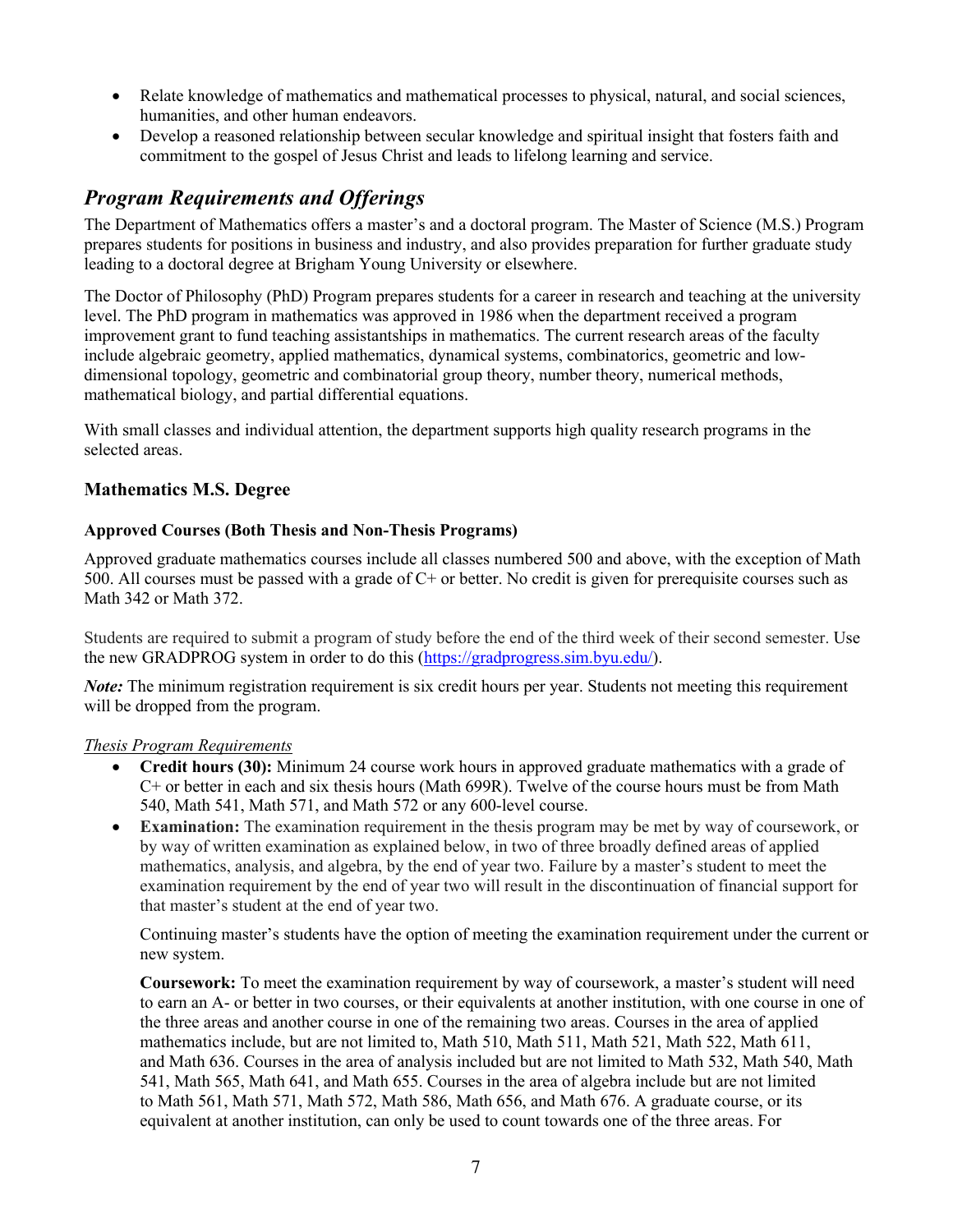example, Math 636 (Probability 1) is both applied mathematics and analysis, but it can only be counted for one of these two areas. The Graduate Committee will maintain a list of associations of graduate courses with the three areas.

A master's student may meet the examination requirement by way of graduate coursework completed as an undergraduate.

**Written Examination.** To meet the examination requirement by way of written examination, a master's student will need to pass written examinations in two of the three areas. The written examinations will be based on published syllabi associated to the basic courses listed below. If a master's student has earned an A- or better in one course associated to one of the three areas, but not in another course in another area, the master's student needs to pass only one written examination in an area not met by coursework. Written examinations will be offered in August/September, January, and May.

- 1. Applied Mathematics: Math 521 and Math 522
- 2. Analysis: Math 540 and Math 541
- 3. Algebra: Math 571 and Math 572

The Graduate Committee may change the basic courses associated to any of the three areas, but there will always be two basic courses associated to each of the three areas. No written examinations are available for other courses.

- **Graduate Program of Study.** Students are required to submit a program of study before the end of the third week of their second semester. Use the new GRADPROG system in order to do this (https://gradprogress.sim.byu.edu/).
- **Thesis.** Each student in the program is required to write a thesis (or project) on a mathematical topic at a level well beyond what they encounter in the classroom. The master's thesis (or project) usually includes an introductory chapter that is a comprehensive survey of the literature on the student's research topic. Upon completion of the thesis (or project) and before graduation, the student is required to give an oral presentation of his work. The department tracks student publications in professional journals and student presentations in professional meetings.
- **Oral defense of thesis.** Defenses must be scheduled AT LEAST one week before the date of the defense. Students will not be permitted to defend their theses until their faculty advisors have approved their work. To schedule the final oral exam, use the new GRADPROG system (https://gradprogress.sim.byu.edu/).

### *Non-Thesis Program Requirements*

- **Credit hours (32):** Minimum 30 course work hours in approved graduate mathematics with a grade of C+ or better in each and two hours for the project (698R). Eighteen course hours must be taken from Math 540, 541, 571, and Math 572 or courses numbered 600 or above. No credit is given for prerequisite courses such as Math 342 or Math 372.
- **Examination:** The examination requirement in the thesis program may be met by way of coursework, or by way of written examination as explained below, in two of three broadly defined areas of applied mathematics, analysis, and algebra, by the end of year two. Failure by a master's student to meet the examination requirement by the end of year two will result in the discontinuation of financial support for that master's student at the end of year two.

Continuing master's students have the option of meeting the examination requirement under the current or new system.

**Coursework:** To meet the examination requirement by way of coursework, a master's student will need to earn an A- or better in two courses, or their equivalents at another institution, with one course in one of the three areas and another course in one of the remaining two areas. Courses in the area of applied mathematics include, but are not limited to, Math 510, Math 511, Math 521, Math 522, Math 611, and Math 636. Courses in the area of analysis included but are not limited to Math 532, Math 540, Math 541, Math 565, Math 641, and Math 655. Courses in the area of algebra include but are not limited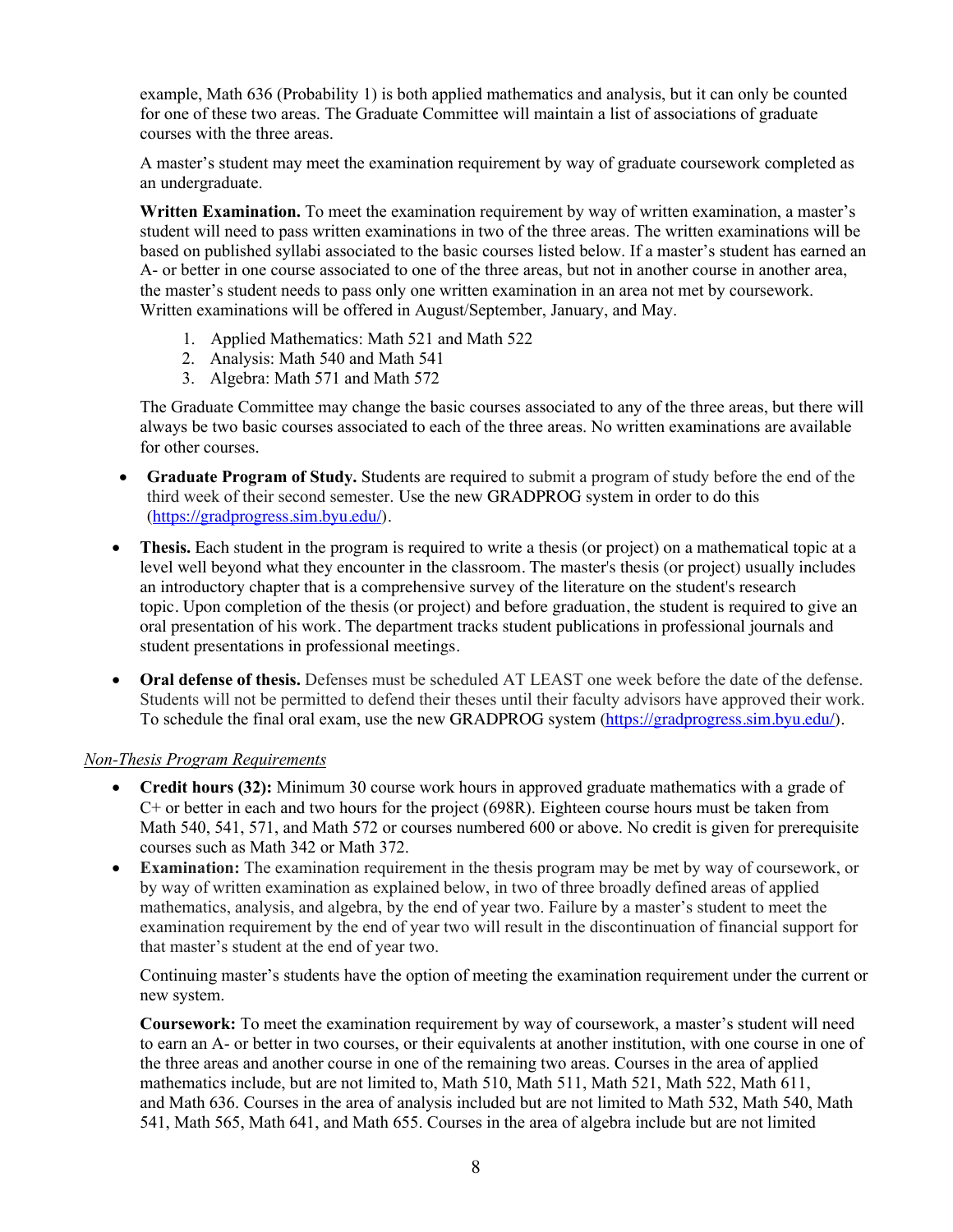to Math 561, Math 571, Math 572, Math 586, Math 656, and Math 676. A graduate course, or its equivalent at another institution, can only be used to count towards one of the three areas. For example, Math 636 (Probability 1) is both applied mathematics and analysis, but it can only be counted for one of these two areas. The Graduate Committee will maintain a list of associations of graduate courses with the three areas.

A master's student may meet the examination requirement by way of graduate coursework completed as an undergraduate.

**Written Examination.** To meet the examination requirement by way of written examination, a master's student will need to pass written examinations in two of the three areas. The written examinations will be based on published syllabi associated to the basic courses listed below. If a master's student has earned an A- or better in one course associated to one of the three areas, but not in another course in another area, the master's student need only pass one written examination in an area not met by coursework. Written examinations will be offered in August/September, January, and May.

- 1. Applied Mathematics: Math 521 and Math 522
- 2. Analysis: Math 540 and Math 541
- 3. Algebra: Math 571 and Math 572

The Graduate Committee may change the basic courses associated to any of the three areas, but there will always be two basic courses associated to each of the three areas. No written examinations are available for other courses.

- **Graduate Program of Study.** Students are required to submit a program of study before the end of the third week of their second semester. Use the new GRADPROG system in order to do this (https://gradprogress.sim.byu.edu/).
- **Project, Paper and Presentation:** Complete a project (Math 698R) focused on an area of advanced mathematics, write a paper about the project, and present a 45-minute talk based on the paper.

# **M.S. Degree Recommended Schedule of Study**

Below is a recommended schedule of courses for students in the master's program. Students should consult with their advisor to determine whether some deviation from this plan is better suited to their individual needs. The standard load for a student with a teaching or research assistantship is 9 credit hours of graduate-level mathematics courses per semester. Students who enroll in fewer mathematics courses may have trouble completing their program requirements in a timely manner. Students not enrolled in at least six hours of mathematics courses per semester are generally not making satisfactory progress toward completion of their degree and may have their funding reduced or their degree candidacy terminated.

### **Semester 1 (Fall)**

- Take Math 541, Math 553, and Math 571 or Math 510, or other courses as directed by your (perhaps temporary) advisor.
- Attend the weekly graduate seminar and department colloquia.
- Choose an advisory committee and prepare a study list.
- Take the master's algebra and analysis exams in August.

### **Semester 2 (Winter)**

- Take Math 540, Math 554, and Math 572, or other courses as directed by your advisor.
- Attend the weekly graduate seminar.
- Pass the master's exams (in January and February if necessary).

### **Spring/Summer**

- Begin the thesis or project.
- Take reading courses relevant to the thesis or project, as directed by your advisory committee.

### **Semester 3 (Fall)**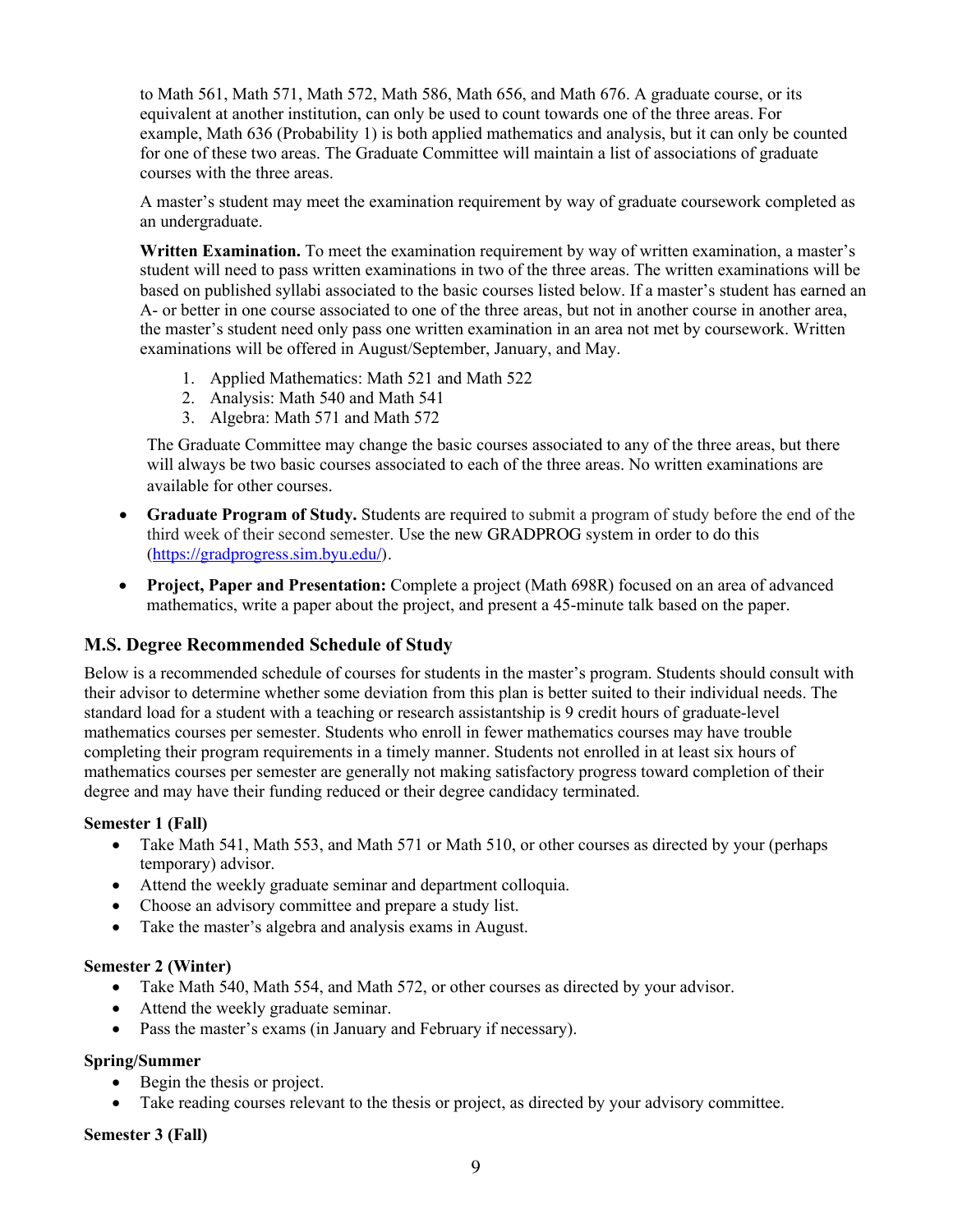- Take at least three hours of 600-level courses.
- Take six more hours of courses according to your study list (some may be thesis or project hours).
- Attend a weekly research seminar as directed by your advisor, and attend department colloquia.
- Continue work on your thesis or project.

### **Semester 4 (Winter)**

- Take at least three hours of 600-level courses.
- Take six more hours of courses according to your study list (some may be thesis or project hours).
- Attend a weekly research seminar as directed by your advisor.
- Finish and defend the thesis or project.

# **Guidelines for M.S. Degree Projects and Theses**

### **Content**

A mathematics MS project should entail learning mathematics not normally taught in graduate or undergraduate classes. It may be of an expository nature or may involve the investigation of mathematical structures in some depth. It does not need to include original research, but it should include some proofs.

A mathematics MS thesis should be a substantial mathematical work. This does not only refer to length, but rather to content. Students should pursue original work sufficient for publication in a college mathematics journal. The thesis should be the work of the student and should not be written primarily by the advisor. Other than original work the thesis might be an account of work at the frontier of research in a particular area, perhaps including new examples worked out in detail.

Computational/algorithmic projects or theses are also possible; however, the mathematical content needs to be the core of the writing.

Students should be stretched and will be called to account for the logical content of their written work. They should contribute in some way to mathematics and not just reiterate what they have already learned.

Students should be aware of the limitations of their methodology (e.g. statistical significance) yet also be aware of the possibilities for amplification of their results. They should have a broad view of the subject matter and how what they have done fits into the general subject.

### **Presentation or Defense**

The student should give a presentation in which the essential ideas of the written work are exposed and put into context. The student should be able to answer straightforward questions on the basic parts of their work, indicating a thorough understanding. The talk should include at least one proof. You **MUST** schedule your defense **NO LATER THAN** one week before the date you want to present. Use the new GRADPROG system in order to do this (https://gradprogress.sim.byu.edu/) and contact the graduate secretary to schedule the exam.

# **Mathematics PhD Degree**

# **Requirements for Doctoral Degree**

- 1. **Credit Hours** (54): Minimum 36 coursework hours in mathematics courses numbered 600 or above (Math 521, 522, 540, 541, 571, 572 may be substituted) with a grade of B or better in each, plus 18 dissertation hours (Math 799R). More than nine credit hours of Math 695R being counted towards the coursework hours requires approval of the graduate coordinator. Graduate level courses in other departments can be counted toward the coursework hours with the approval of the graduate coordinator.
- 2. **Required Courses:** Complete six credit hours in one of the three areas applied mathematics, analysis, and algebra, and complete six credit hours in one of the remaining two areas.
- 3. **Examination Requirement:** The examination requirement ensures that PhD students have acquired a sufficient level of mathematical mastery to undertake high-level research. The examination requirement can be met by way of coursework or by way of written examination, as explained below, in two of three broadly defined areas of applied mathematics, analysis, and algebra, by the end of year two. Failure of a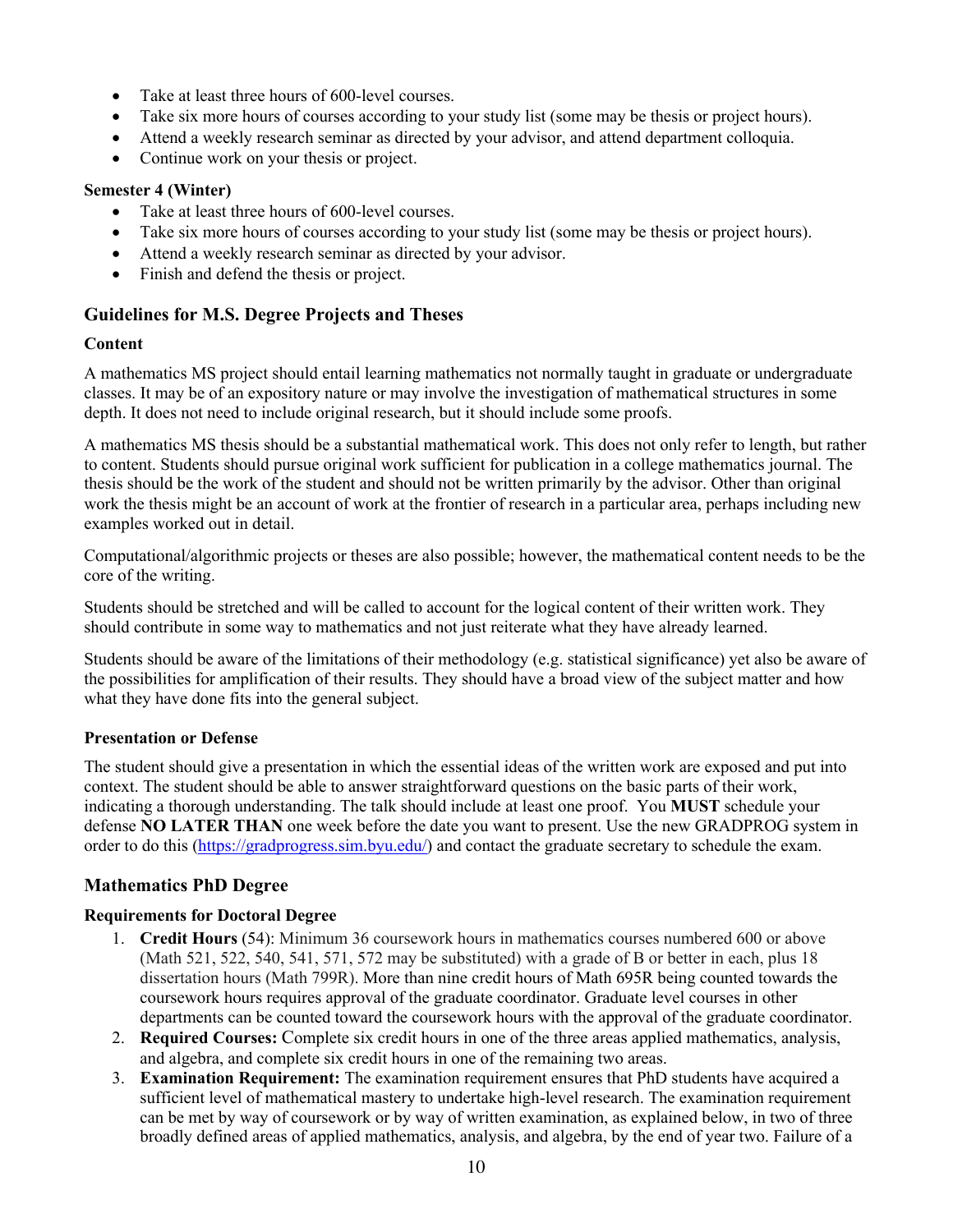PhD student to meet the examination requirement by the end of year two will result in the discontinuation of funding at the end of year two.

Continuing PhD students have the option to meet the examination requirement under the current or new system.

**Coursework.** To meet the examination requirement by way of coursework, a PhD student will need to earn an A- or better in four courses, or their equivalents at another institution, with two of the four courses in one of the three areas and two courses in one of the remaining two areas. Courses in the area of applied mathematics include but are not limited to Math 510, Math 511, Math 521, Math 522, Math 611, and Math 636. Courses in the area of analysis included but are not limited to Math 532, Math 540, Math 541, Math 565, Math 641, and Math 655. Courses in the area of algebra include but are not limited to Math 561, Math 571, Math 572, Math 586, Math 656, and Math 676. A graduate course or its equivalent at another institution can only be used to count towards one of the three areas. For example, Math 636 (Probability 1) is both applied mathematics and analysis, but it can only be counted for one of these two areas. The Graduate Committee will maintain a list of associations of graduate courses with the three areas.

**Written Examinations.** To meet the examination requirement by way of written examination, a PhD student will need to pass written examinations in two of the three areas. The written examinations will be based on published syllabi associated to the basic courses listed below. If a PhD. student has earned an Aor better in two courses associated to one of the three areas, but not in two courses in another area, the PhD student need only pass one written examination in an area not met by coursework. Written examinations will be offered in August/September, January, and May.

The Graduate Committee may change the basic courses associated to any of the three areas, but there will always be two basic courses associated to each of the three areas. No written examinations are available for other courses.

- 1. Applied Mathematics: Math 521 and Math 522
- 2. Analysis: Math 540 and Math 541
- 3. Algebra: Math 571 and Math 572
- 4. *Graduate Program of Study.* Doctoral students should receive approval and submit their program of study during the first year, and in no case later than the third week of the beginning of the second year of study. A doctoral committee must consist of a chair and at least four members. Use the new GRADPROG system in order to do this (https://gradprogress.sim.byu.edu/).
- 5. **Dissertation:** A PhD student must register for and complete a minimum of 18 hours of dissertation credit Math 799R. No more than 18 hours may count toward the 54 hours required, and all 18 hours may not be taken in one term or semester. Registration for dissertation credit and work on the dissertation must be concurrent. A PhD student may not register for Math 799R until that student has completed the examination requirement and completed 27 credit hours of the required 36 credit hours of coursework.

**Defense of Dissertation**: A final oral defense of the dissertation is conducted by a faculty committee consisting of the student's research advisor and four other members of the faculty (one of whom must be an outside examiner). Defenses must be scheduled **NO LATER THAN** one week before the date of the defense. Students will not be permitted to defend their dissertations until their faculty advisors have approved their work. Use the new GRADPROG system in order to do this (https://gradprogress.sim.byu.edu/).

### **PhD Degree Recommended Schedule of Study**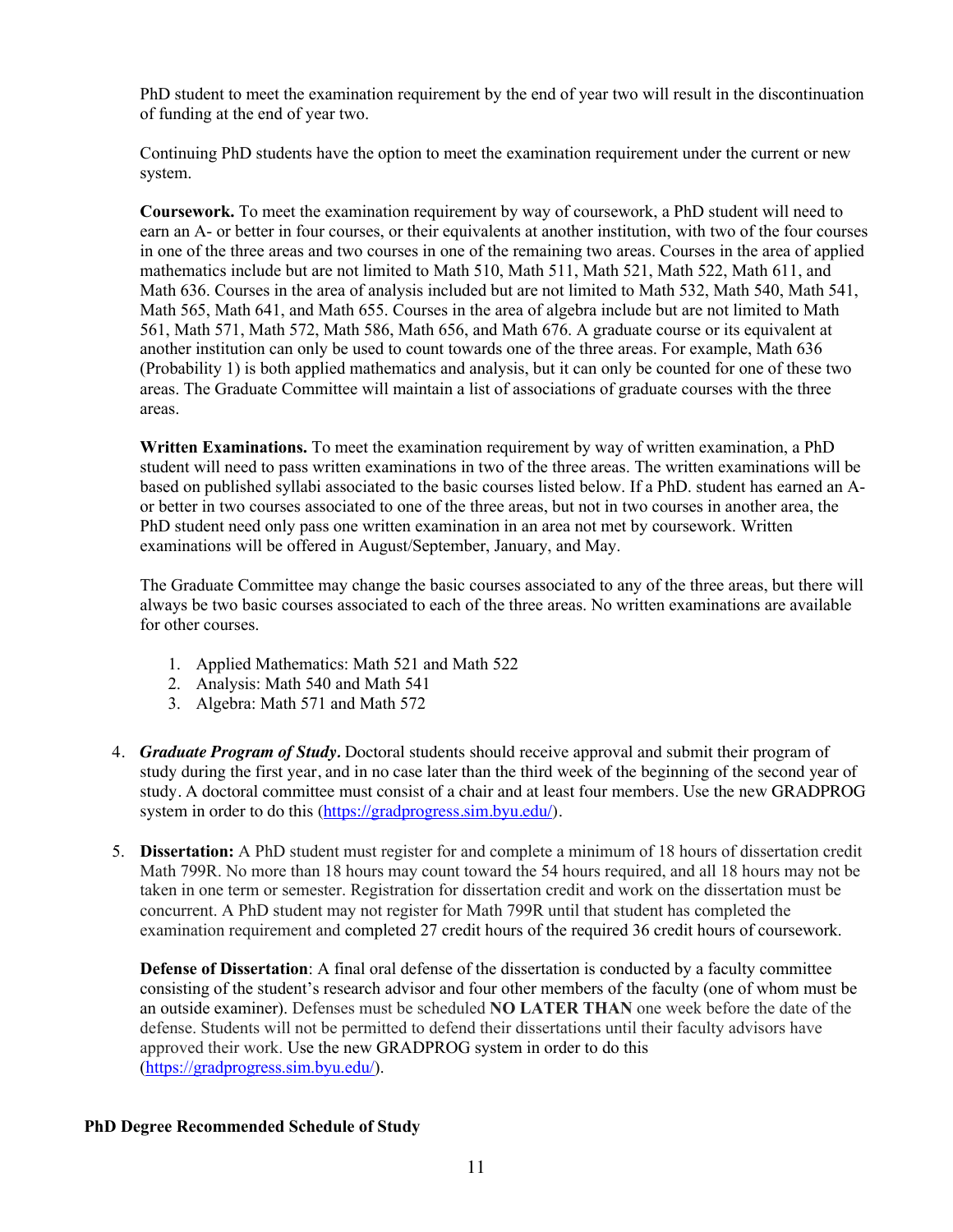The following schedule is recommended for teaching assistants in the PhD program. Except where there are extenuating circumstances, teaching assistants who fall more than one year behind this schedule should not expect their teaching assistantships to be renewed. Students who have strong potential but lack adequate preparation may petition to have a year zero added in which they complete their preparation for the PhD program. During this year, their teaching duties and pay will be similar to master's students. Students who have passed fewer than two of the three required qualifying examinations by February of their second year will not be allowed to continue. Students who have passed only two of the three examinations by February of the second year may request special permission to continue for an additional year by submitting a written request to the student's graduate committee. The student's committee reviews the request and submits a written recommendation to the departmental graduate committee. In addition, students who have completed an M.S. degree at BYU are required to pass at least one examination by February of their first year of study in the PhD program in order to continue beyond the first year.

Year 1

- Take three 600-level yearlong mathematics sequences.
- Attend the weekly graduate seminar (or a research seminar, as directed by your advisor).
- Select an area of specialty, an advisor, and advisory committee.
- Attend department colloquia.
- Prepare a study list in consultation with your advisor (due during the first year, and no later than the first week of second year).
- Pass at least one qualifying exam.

#### Year 2

- Take nine credit hours of advanced graduate courses each semester, ideally in yearlong sequences (Dissertation hours may suffice for some of these credit hours).
- Attend a weekly research seminar, as directed by your advisor.
- Attend department colloquia.
- Pass three written qualifying examinations by the end of the year.

#### Year 3

- Continue taking advanced graduate courses.
- Actively participate in research seminars.
- Attend department colloquia.
- Begin work toward a dissertation.

### Year 4

- Devote primary attention to finishing the dissertation.
- Continue participating in advanced courses and seminars.
- Consider publishing dissertation results in a journal and present them at a professional conference.
- Find research topics to pursue beyond a dissertation and begin to develop a long-term research plan.
- Complete the requirements for the doctoral degree.

*Note*: It is expected that students attend a seminar of their choice as well as colloquia throughout their programs.

# *Advisement*

# **Temporary Advisor**

Once accepted into the graduate program, students are assigned a temporary advisor who guides their first registration and individual study until the student selects an advisory committee, which is appointed in the first semester. Students should contact their temporary advisor well before their first semester of graduate study so that they can be sure to enroll in courses best suited to their individual case.

# **Advisor and Advisory Committee**

The advisor plays a significant role in guiding the student through the program and helping the student become an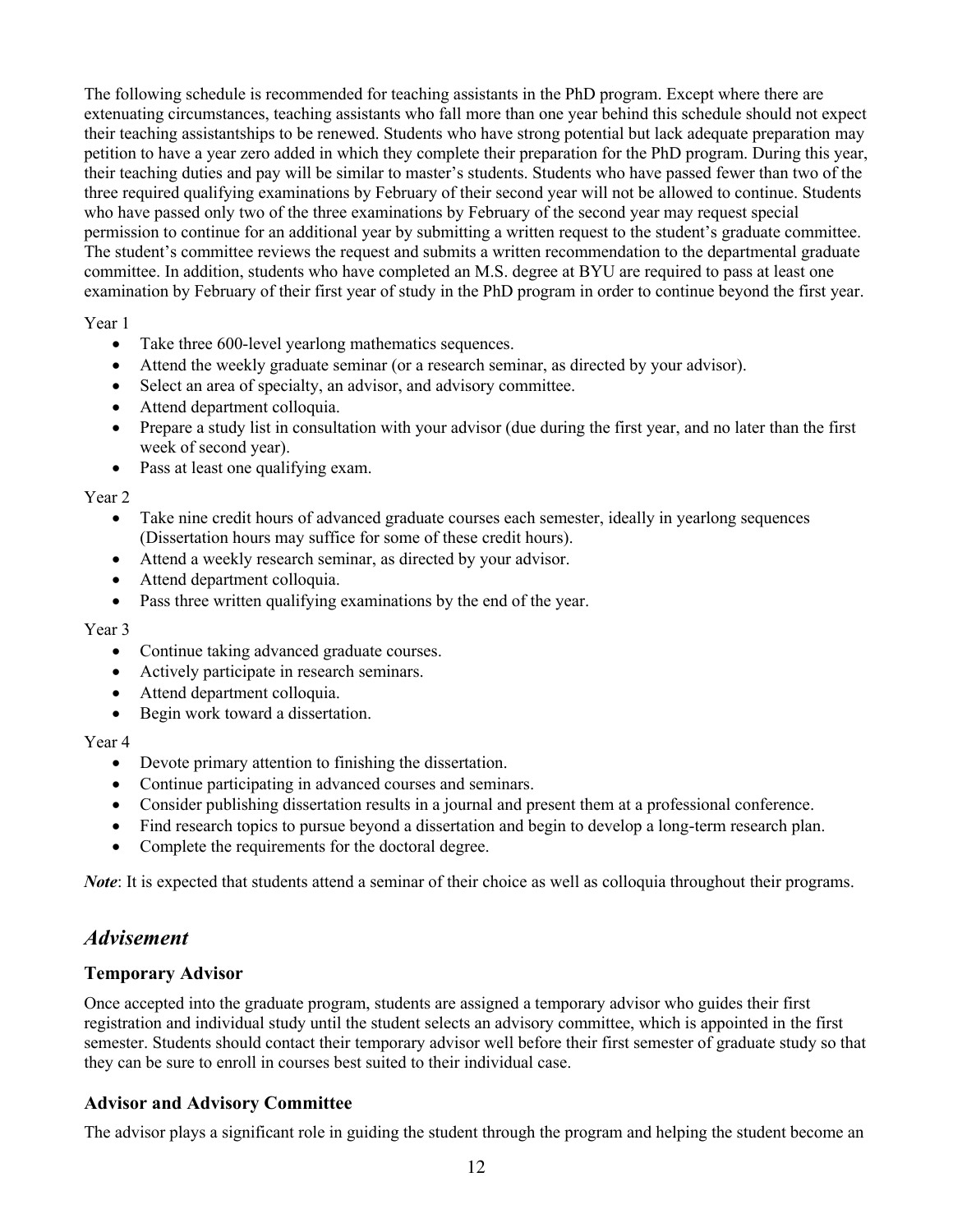independent mathematician. The advisor helps the student choose a project, thesis, or dissertation topic, and gives guidance and supervision throughout the task.

# **Choosing an Advisor**

The main component in choosing a professor to be an advisor should be to match the student's research interests with the type and quality of research done by the professor. In order to determine the type of research currently being done by faculty members, students should attend the various seminars offered. Once a student has determined that someone has similar interests, the student should then consult with the professor and ensure that he or she is willing to act as an advisor.

# **Advisory Committee**

During the first semester, students should work with the selected advisor to arrange for the appointment of an advisory committee. Master's (thesis and project) committees consist of a chair and at least two other members; doctoral committees have a chair and at least four other members. The department may require additional members.

# **Program of Study List**

The goal of the graduate program in mathematics is for the student to become an independent mathematician. This is not accomplished by taking a random selection of courses but by carefully working with an advisory committee to create a program that has a solid mathematical foundation and meets the student's interests.

A program of study list must be submitted and approved by the student's advisory committee. Use the new GRADPROG system in order to do this (https://gradprogress.sim.byu.edu/).

Master's students should complete the program of study list under the direction of their graduate committee during the student's first semester, and in no case later than the third week of the second semester. A master's committee must consist of a chair and at least two members.

Doctoral students should receive approval and submit their program of study during the first year, and in no case later than the third week of the beginning of the second year of study. A doctoral committee must consist of a chair and at least four members.

Financial support will be reduced and may be withdrawn if a study list is not submitted on time. The Graduate Study List gives the approved courses of study for the graduate degree. It is possible at any time to amend the study list for courses not yet taken. Programs of study may not be changed in the new GRADPROG system, so you will need to email the information to the graduate secretary in order for changes to be made.

In addition to the official study list, by the end of October of each year, students should submit a tentative schedule of when they plan to take each remaining course on their study list. This allows the graduate committee to ensure that graduate course offerings for the coming year will meet students' needs.

# *Graduation and Evaluation of Student Progress*

# **Graduation Deadlines (University requirements are in red.)**

| Dec 2021 | <b>Apr 2022</b>   | <b>Jun 2022</b> | Aug 2022  |                                                                                     |
|----------|-------------------|-----------------|-----------|-------------------------------------------------------------------------------------|
| Oct $15$ | Jan <sub>28</sub> | Mar $11*$       | Mar $11*$ | Last day for graduate students to apply for graduation online in                    |
|          |                   |                 |           | AIM. Go to byu.edu $\rightarrow$ myBYU $\rightarrow$ School $\rightarrow$ Apply for |
|          |                   |                 |           | <b>Graduation.</b> *This date applies to all students who plan to                   |
|          |                   |                 |           | graduate in June or August, but who want to walk in April                           |
|          |                   |                 |           | <b>Graduation Ceremonies.</b>                                                       |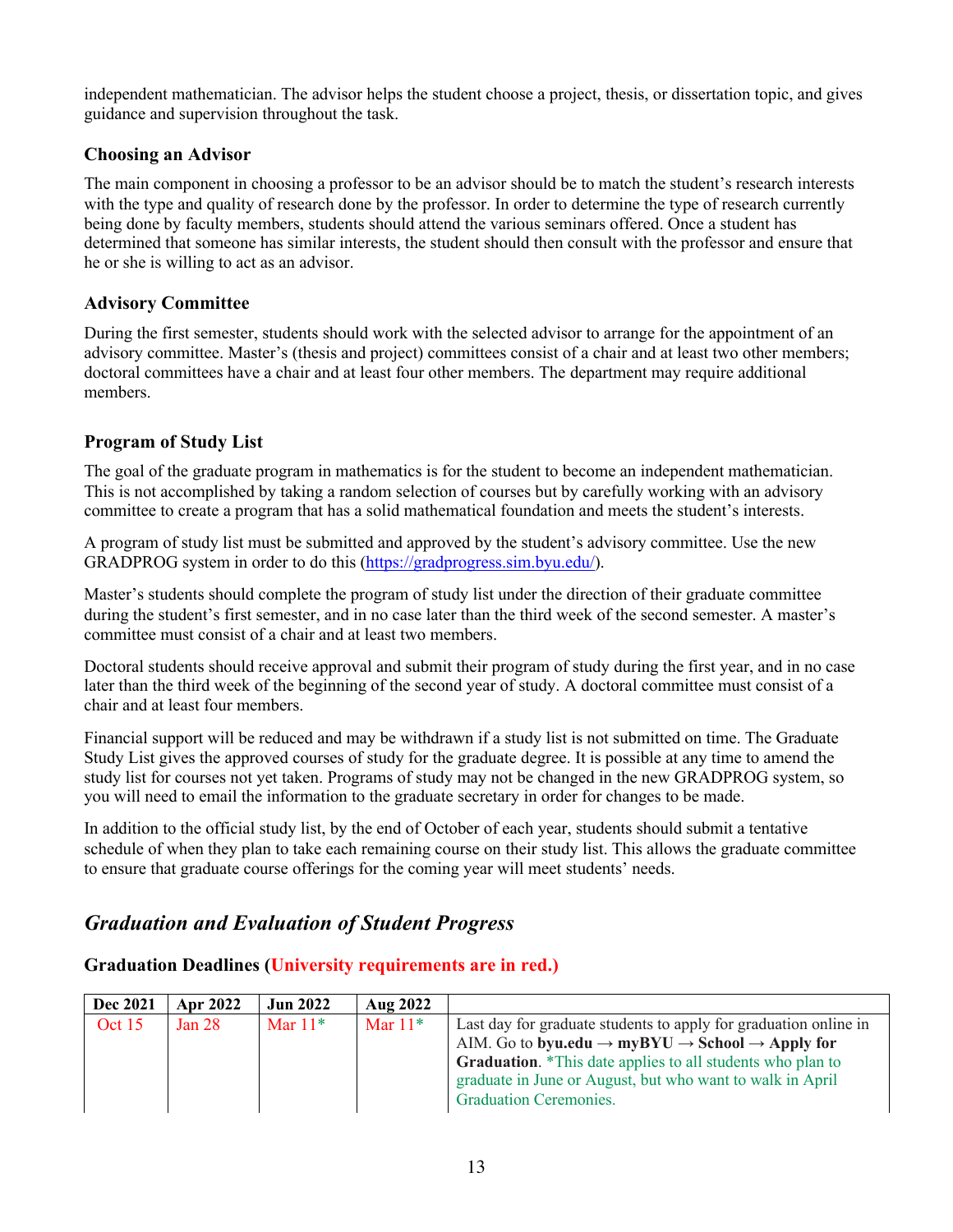|               |           | May $6**$                | Jun 24**                | **Last day for students to apply for graduation online in AIM<br>for June or August and receive a diploma but <b>NOT</b> walk in the<br><b>April Graduation Ceremonies.</b>                                                                                                   |
|---------------|-----------|--------------------------|-------------------------|-------------------------------------------------------------------------------------------------------------------------------------------------------------------------------------------------------------------------------------------------------------------------------|
| <b>Oct 29</b> | Feb 11    | Mar $18*$<br>May $13***$ | Mar $18*$<br>Jul $8***$ | *Last day for departments to accept a student's graduation<br>application in AIM to walk in April Graduation Ceremonies<br>***Last day for departments to accept a student's graduation<br>application in AIM for a June or August diploma.                                   |
| Nov 12        | Mar 18    | May 20                   | July 8                  | Last day to SCHEDULE a final oral examination (defense of<br>thesis or dissertation) with department and submit copies of your<br>document to your graduate committee. Schedule your defense<br>using https://gradprogress.sim.byu.edu/ (login using Net ID and<br>password). |
|               |           |                          |                         | Please do this AT LEAST ONE WEEK PRIOR TO THE<br>DATE YOU CHOOSE TO PRESENT. Final examinations<br>may not be held during the "interim period" between semesters<br>or terms.                                                                                                 |
| <b>Nov 19</b> | Mar 25    | May 27                   | July 15                 | Last day to HAVE a final oral examination. Note: Ample time<br>should be allowed to make corrections in dissertations, theses, or<br>selected projects after the final oral examination and before the<br>deadline for submitting the ETD.                                    |
| Dec 3         | Apr 1     | June 10                  | July 29                 | Last day to submit dissertation, thesis, or selected project using<br>https://gradprogress.sim.byu.edu/ (login using Net ID and<br>password).                                                                                                                                 |
| Dec 11        | Apr 18    | June 13                  | Aug 8                   | Last day to complete any remaining requirements for a degree<br>including payment of fees, submitting grade changes (for I's,<br>T's, etc.), prerequisite independent study courses, and for<br>departments to enter examination results (oral or written) in<br>AIM (ADV08). |
| None $\delta$ | Apr 22    | None $\delta$            | None $\delta$           | Graduation — University Commencement                                                                                                                                                                                                                                          |
| None $\delta$ | Apr 22-23 | None $\delta$            | None $\delta$           | Graduation — College Convocations                                                                                                                                                                                                                                             |

§ December, June, and August graduates are invited to participate in April graduation exercises.

**Items that must be completed by the final deadline:**

- Submit ETD and receive approvals from department and college
- Order bound copy of thesis and send reorder number to department

The math department requires a bound copy of your work. Your advisor should also have a bound copy (unless he or she is content with the PDF version). **Students are responsible for paying for these copies.**

If you are submitting a project, you need to send a final PDF copy to the graduate secretary, no page numbers.

# **Graduation**

The math department encourages students to complete their degree programs in a timely fashion. An MS degree is expected to take two years to complete while a PhD should take four years. We understand that unavoidable delays may occur, plans may change, and personal challenges may arise. However, taking too much time to graduate reflects poorly on the student, advisors, and department. Students should not extend the time it takes to graduate.

For instructions to apply for graduation, visit the following website: https://gradstudies.byu.edu/page/graduation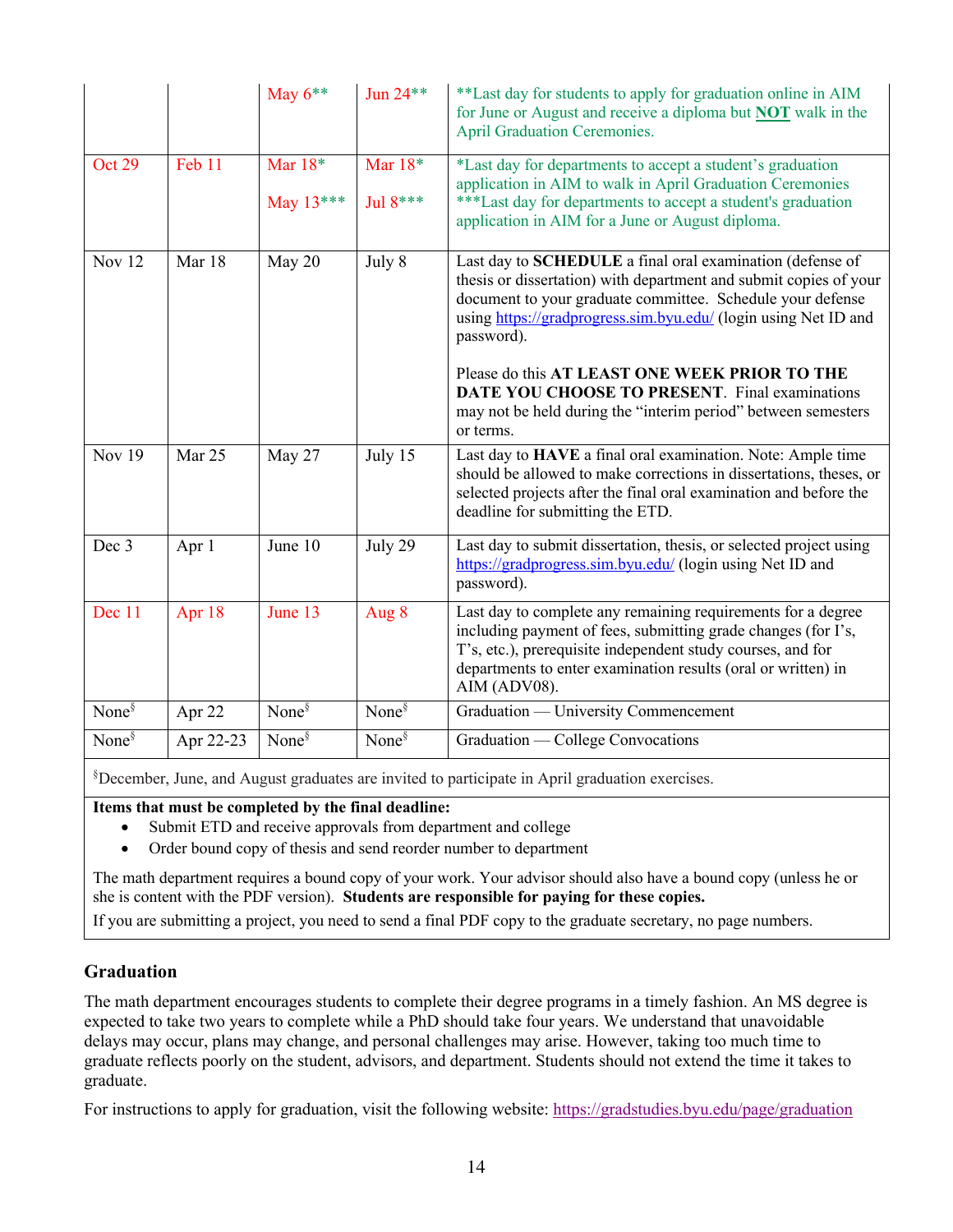# **Evaluation Process**

- I. The math department will monitor graduate student progress twice a year (fall semester and spring term). A. The graduate committee will review the progress of each student.
	- B. Students will be rated as making satisfactory, marginal, or unsatisfactory progress.
		- 1. If marginal or unsatisfactory progress is noted, students will be notified in writing what they need to do, when it needs to be accomplished, and who to contact for help to demonstrate satisfactory progress.
		- 2. Students who receive an unsatisfactory evaluation will not be eligible to obtain financial support.
	- C. Students will be notified in writing of their progress.
	- D. Students making marginal or unsatisfactory progress will be informed by certified letter with return receipt regarding the following:
		- 1. What they need to do to make satisfactory progress.
		- 2. When each task needs to be accomplished.
		- 3. Which faculty member(s) they should contact for more information or support.
		- 4. What will happen if these tasks are not accomplished (e.g., an unsatisfactory rating for the next semester, termination from the program, etc.).
- II. Definitions of ratings:
	- A. Satisfactory progress includes the following:
		- 1. On track in all things to successfully graduate within the proper time frame.
		- 2. No concerns with departmental responsibility.
	- B. Marginal progress includes the following:
		- 1. Failure to submit program of study form within the first two semesters.
		- 2. Failure to establish a graduate committee within the first two semesters.
		- 3. Registering for thesis hours but doing little or no work.
		- 4. Minimal contact with chair or advisory committee members.
		- 5. Failure to maintain a 3.0 GPA.
		- 6. Earning an unacceptable grade in a study list course (C+ grade for master's students, and a B grade for doctoral students).
		- 7. Unsatisfactory performance of departmental responsibilities.
	- C. Unsatisfactory progress includes the following:
		- 1. Failing a course.
		- 2. Not progressing at a rate necessary to finish all courses in a timely manner.
		- 3. Not meeting the requirements set forth in a previous marginal evaluation.
		- 4. Poor performance in research.
		- 5. Lack of ethics.
- III. If a student receives a marginal and an unsatisfactory or two unsatisfactory ratings in succession the department will:
	- A. Terminate the student's support at the conclusion of the semester OR
	- B. Submit a petition to the Office of Graduate Studies making a convincing case that the student be given another semester to demonstrate satisfactory progress. A copy of a contract listing student and faculty responsibilities and a timeline should be attached.
- IV. If a student receives a marginal rating in one semester and is not making satisfactory progress in the next semester, the student will be rated as making unsatisfactory progress. A student will not be rated as making marginal progress in two sequential semesters. Failing to correct marginal progress is unsatisfactory

# *Graduate Student Advisory Committee*

The Graduate Student Advisory Committee exists to improve the graduate program by:

- 1. Advising graduate students concerning classes, requirements for degrees, and other aspects of the graduate program.
- 2. Making recommendations concerning the graduate program to the Department of Mathematics.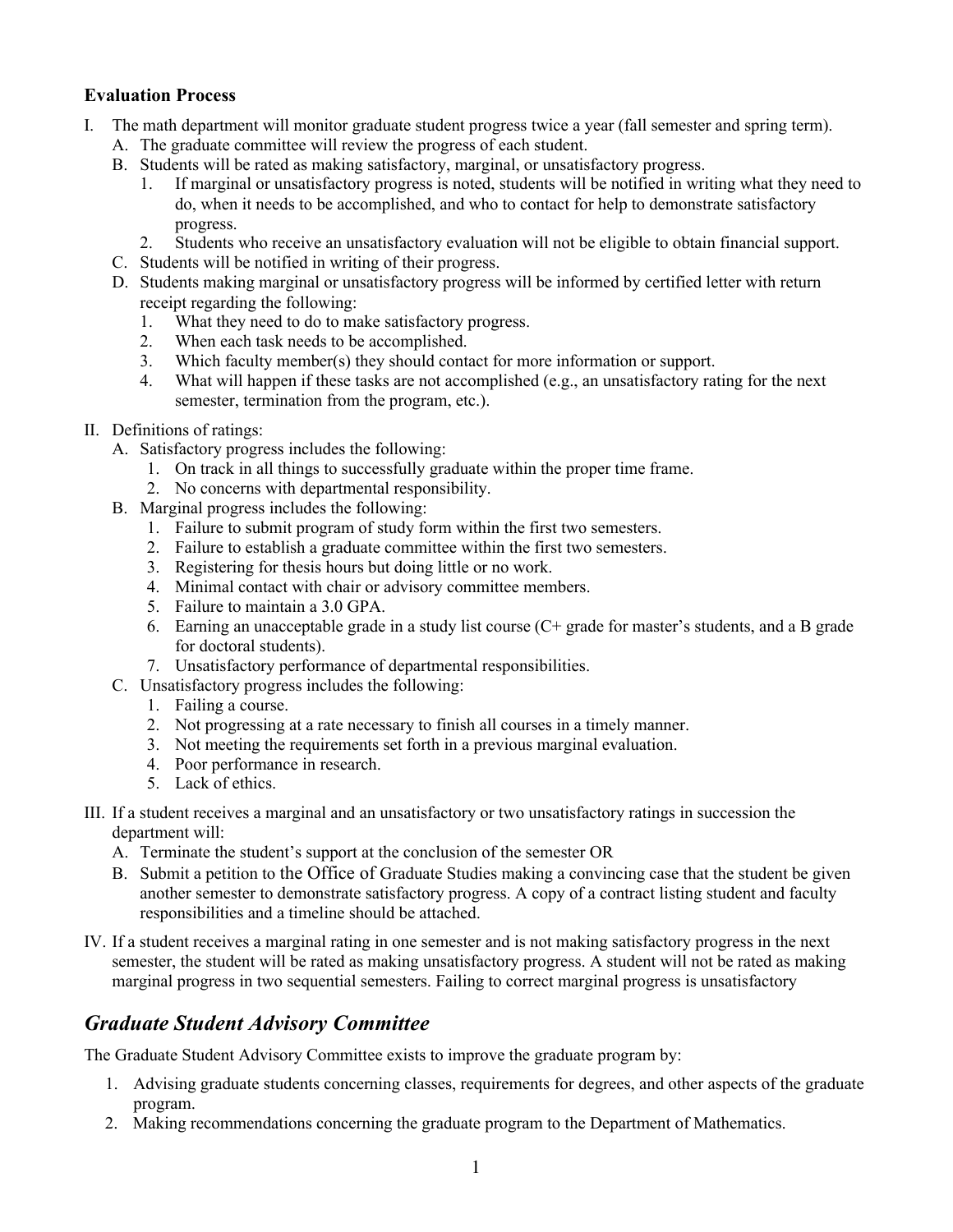- 3. Assisting the department in making its policies and requirements fully understood by the graduate students.
- 4. Organizing the weekly graduate seminar.

This committee consists of three graduate students, elected in the fall of each year by the mathematics graduate students. If there are not sufficient nominations, the Graduate Committee may nominate or select members of this committee.

# *Courses and Seminars*

### **Seminars**

Part of becoming an independent mathematician is becoming exposed to a broad range of mathematical research as well as studying some specific areas in greater depth. It is expected that students attend colloquia and a seminar of their choice. Students receiving tuition awards are expected to attend the graduate seminar or, with the approval of their advisor, a research seminar at least 11 weeks per semester. Students are expected to attend at least five department colloquia a semester.

The graduate seminar is a weekly seminar organized by the Graduate Student Advisory Committee. Its purpose is to acquaint students with the faculty and their research, prepare students for the department colloquia, and to permit students an opportunity to share their research with other students. As students advance in the program, it is generally expected that they will attend a regular research seminar instead of or in addition to the graduate seminars.

The research seminars usually include the following:

- Algebra
- Algebraic Geometry
- Dynamical Systems
- Mathematical Biology
- Mathematical Physics
- Number theory
- Partial Differential Equations
- Stochastic Differential Equations
- Topology

Other seminars also run from time to time. Please check the department homepage for more information.

# **Courses**

We have 20 core courses that are regularly scheduled and that are mainly for first year students. The remaining courses (about 10) are determined according to the needs of the current graduate students.

### *Core Courses*

#### **Twenty courses will be taught every year:**

Math 510, 511 Numerical Analysis Math 532 Complex Analysis Math 540, 541 Real Analysis Math 543,544 Probability Math 553, 554 Topology Math 570 Matrix Analysis Math 571, 572 Algebra

#### **Non-core courses**

Math 586, 587 Number Theory Math 634, 635 ODEs/Dynamical Systems Math 640, 641 Analysis Math 655, 656 Algebraic/Differential Topology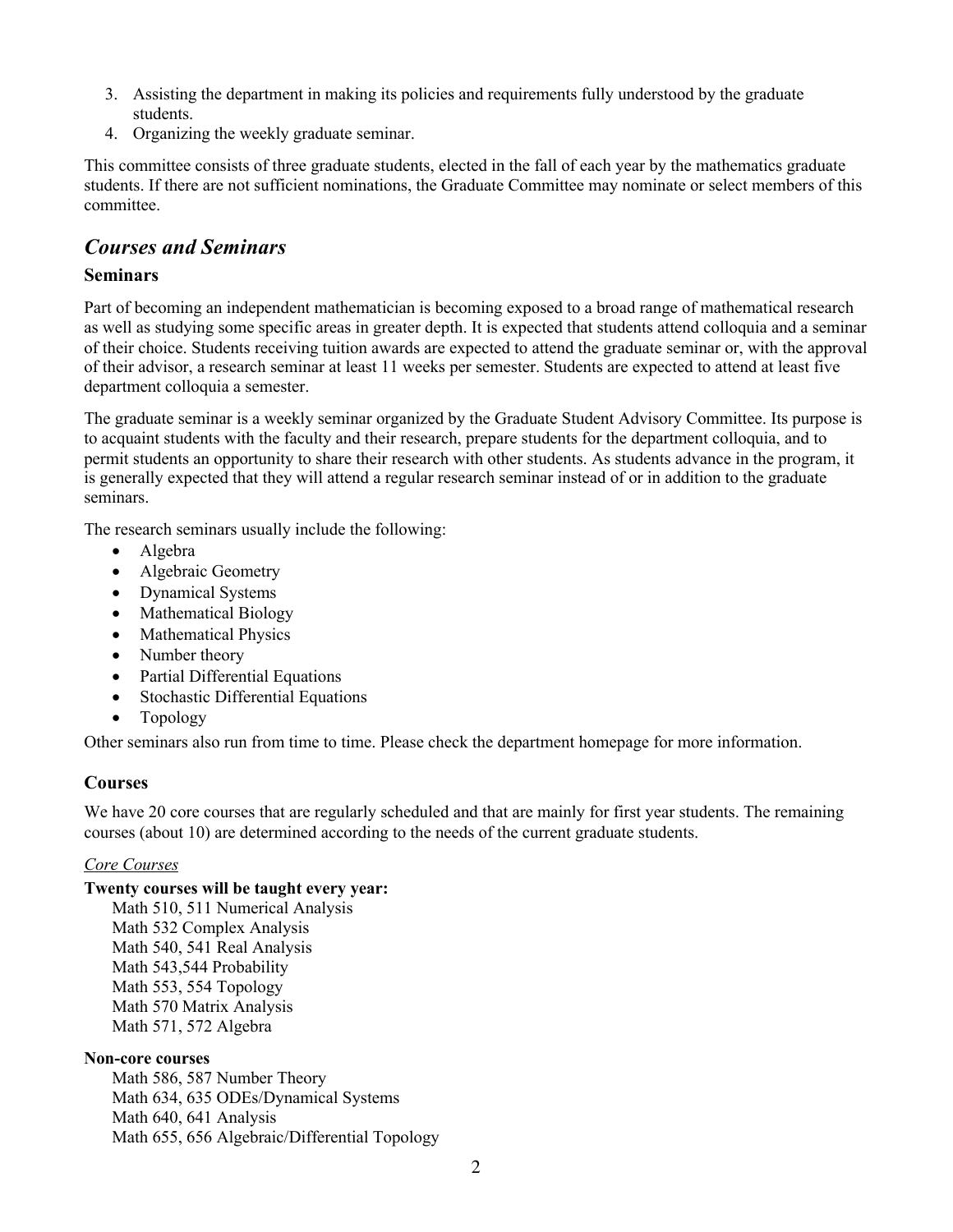Math 673 Algebra 3

Other courses are offered less regularly. Consult the course schedule to check availability.

All students should submit their program of study by the end of November of their first year. Students must also submit an additional list to the secretary, giving a schedule of when they plan to take the courses in their programs of study. Students should consult with their advisors to select the most beneficial courses, and to decide when they should take them. The graduate committee uses these lists to determine which classes will be taught the next year, and to ensure that students' coursework needs are met.

# **Descriptions of Approved Courses**

### **510. Numerical Methods for Linear Algebra.** (3)

*Prerequisite(s):* Math 410 or equivalent.

Numerical matrix algebra, orthogonalization and least squares methods, unsymmetric and symmetric eigenvalue problems, iterative methods, advanced solvers for partial differential equations.

# **511. Numerical Methods for Partial Differential Equations.** (3)

*Prerequisite(s):* Math 303 or 447; 410; or equivalents. Finite difference and finite volume methods for partial differential equations. Stability, consistency, and convergence theory.

# **513R. Advanced Topics in Applied Mathematics.** (3)

*Prerequisite(s):* Instructor's consent.

# **521. Methods of Applied Mathematics 1.** (3)

*Prerequisite(s):* Math 334 or equivalent.

Possible topics include variational, integral, and partial differential equations; spectral and transform methods; nonlinear waves; Green's functions; scaling and asymptotic analysis; perturbation theory; continuum mechanics.

# **522. Methods of Applied Mathematics 2.** (3)

*Prerequisite(s):* Math 521 or equivalent.

Possible topics include variational, integral, and partial differential equations; spectral and transform methods; nonlinear waves; Green's functions; scaling and asymptotic analysis; perturbation theory; continuum mechanics.

# **532. Complex Analysis.** (3)

*Prerequisite(s):* Math 352 or instructor's consent. Introduction to theory of complex analysis at beginning graduate level. Topics: Cauchy integral equations, Riemann surfaces, Picard's theorem, etc.

# **534. Introduction to Dynamical Systems 1.** (3)

*Prerequisite(s):* Math 334, 341; or equivalents. Discrete dynamical systems; iterations of maps on the line and the plane; bifurcation theory; chaos, Julia sets, and fractals. Computational experimentation.

### **540. Linear Analysis.** (3)

Normed vector spaces and linear maps between them.

### **541. Real Analysis.** (3)

*Prerequisite(s):* Math 341; 314 or 342; or equivalents. Rigorous treatment of differentiation and integration theory; Lebesque measure; Banach spaces.

# **543. Advanced Probability 1.** (3)

*Prerequisite(s):* Math 314 or equivalent.

Foundations of the modern theory of probability with applications.

Probability spaces, random variables, independence, conditioning, expectation, generating functions, and Markov chains.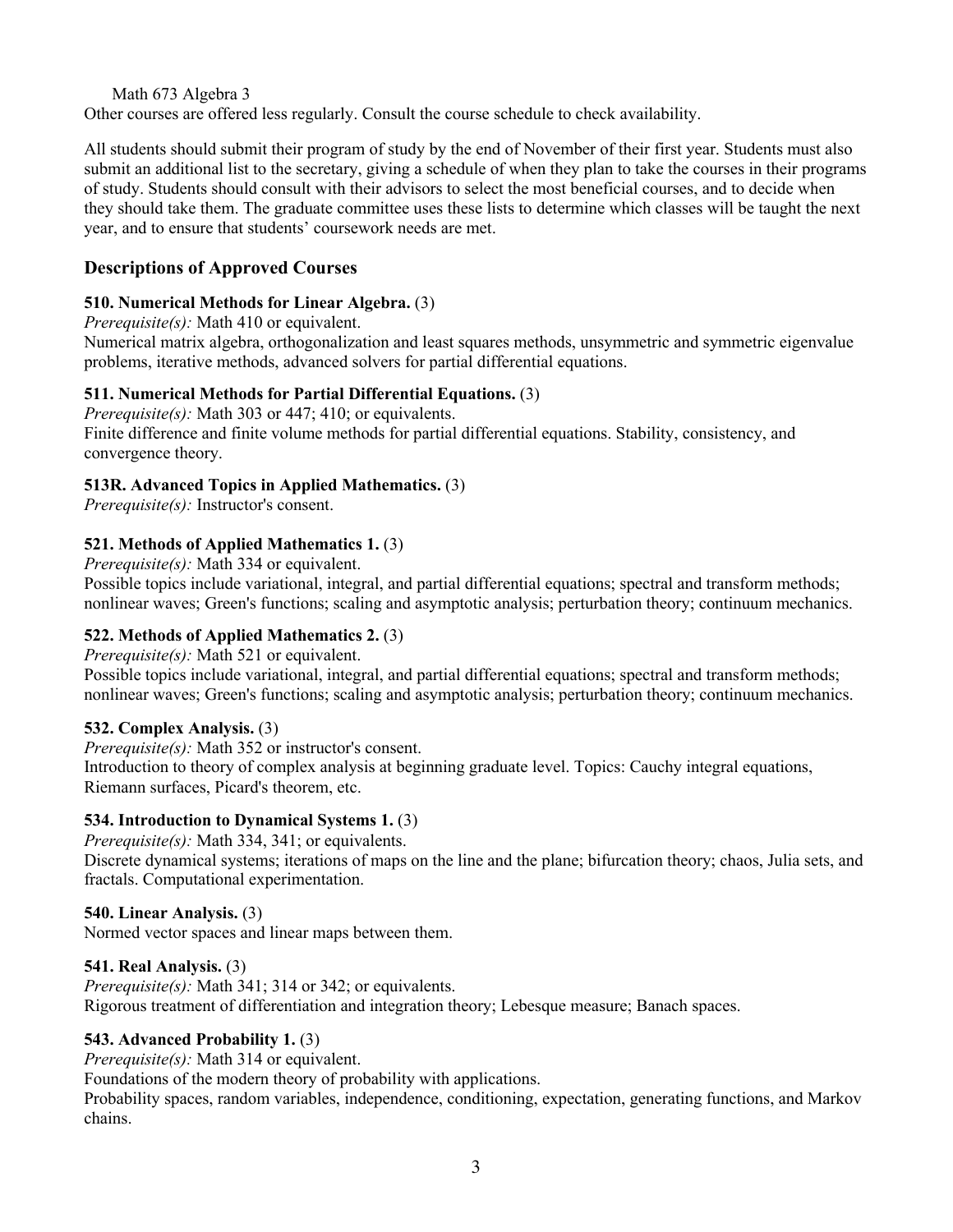# **544. Advanced Probability 2.** (3)

#### *Prerequisite(s):* Math 543.

Advanced concepts in modern probability. Convergence theorems and laws of large numbers. Stationary processes and ergodic theorems. Martingales. Diffusion processes and stochastic integration.

# **547. Partial Differential Equations 1.** (3)

*Prerequisite(s):* Math 334, 342; or equivalents.

Methods of analysis for hyperbolic, elliptic, and parabolic equations, including characteristic manifolds, distributions, Green's functions, maximum principles and Fourier analysis.

### **548. Partial Differential Equations 2.** (3)

*Prerequisite(s):* Math 547.

Tools for PDEs and special topics: spherical means, method of descent, subharmonic functions, Hamilton-Jacobi equations, Riemann invariants, conservation laws for linear and nonlinear waves.

### **553. Foundations of Topology 1.** (3)

*Prerequisite(s):* Math 451 or instructor's consent.

Naive set theory, topological spaces, product spaces, subspaces, continuous functions, connectedness, compactness, countability, separation axioms, metrization, complete metric spaces, function spaces, and Baire spaces.

### **554. Foundations of Topology 2.** (3)

*Prerequisite(s)*: Math 553 or instructor's consent.

Fundamental group, retractions and fixed points, homotopy types, separation theorems, classification of surfaces, Seifert-van Kampen Theorem, classification of covering spaces, and applications to group theory.

### **561. Introduction to Algebraic Geometry 1.** (3)

*Prerequisite(s):* Math 571 or concurrent enrollment. Basic definitions and theorems on affine, projective, and quasi-projective varieties.

### **562. Introduction to Algebraic Geometry 2.** (3)

*Prerequisite(s):* Math 561. Local properties of quasi-projective varieties. Divisors and differential forms.

### **565. Differential Geometry.** (3)

*Prerequisite(s):* Math 342 or equivalent. A rigorous treatment of the theory of differential geometry.

### **570. Matrix Analysis.** (3)

*Prerequisite(s):* Math 302 or 313 or equivalent. Special classes of matrices, canonical forms, matrix and vector norms, localization of eigenvalues, matrix functions, applications.

### **571. Algebra 1.** (3)

*Prerequisite(s):* Math 372 or equivalent.

# **572. Algebra 2.** (3)

*Prerequisite(s):* Math 571.

### **586. Introduction to Algebraic Number Theory.** (3)

*Prerequisite(s):* Math 372 or equivalent. Algebraic integers; different and discriminant; decomposition of primes; class group; Dirichlet unit theorem; Dedekind zeta function; cyclotomic fields; valuations; completions.

### **587. Introduction to Analytic Number Theory.** (3)

*Prerequisite(s):* Math 352 or equivalent.

Arithmetical functions; distribution of primes; Dirichlet characters; Dirichlet's theorem; Gauss sums; primitive roots; Dirichlet L-functions; Riemann zeta-function; prime number theorem; partitions.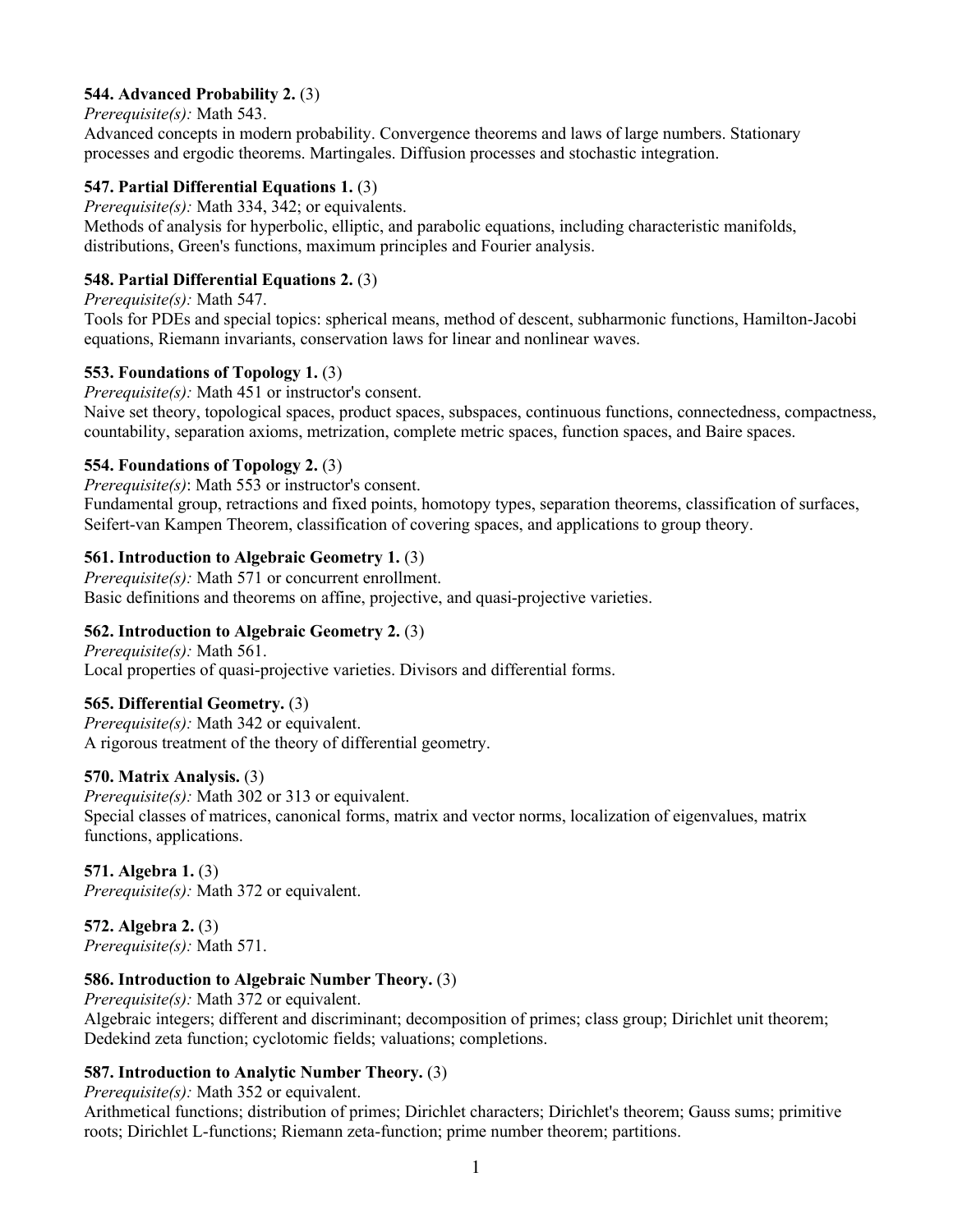# **621. Matrix Theory 1.** (3)

*Prerequisite(s):* Math 570. Symmetric matrices, spectral graph theory, interlacing, the Laplacian matrix of a graph.

### **622. Matrix Theory 2.** (3)

*Prerequisite(s):* Math 621. Research topics in combinatorial matrix theory.

# **634. Theory of Ordinary Differential Equations.** (3)

*Prerequisite(s):* Math 334, 341; or equivalents.

### **635. Dynamical Systems.** (3)

*Prerequisite(s):* Math 634.

### **640. Nonlinear Analysis.** (3)

Differential calculus in normed spaces, fixed point theory, and abstract critical point theory.

### **641. Functions of a Real Variable.** (3)

*Prerequisite(s):* Math 541 or instructor's consent. Abstract measure and integration theory; *L*(*p*) spaces; measures on topological and Euclidean spaces.

### **643R. Special Topics in Analysis.** (3)

*Prerequisite(s):* Math 641 or instructor's consent. Advanced topics in analysis drawn from pure and applied mathematics.

### **644. Harmonic Analysis.** (3)

*Prerequisite(s):* Math 532, 541. Harmonic analysis on the torus and in Euclidean space; pointwise and norm convergence of Fourier series and functional-analytic aspects of Fourier transforms emphasized.

# **647. Theory of Partial Differential Equations 1.** (3)

*Prerequisite(s):* Math 541, 547.

# **648. Theory of Partial Differential Equations 2.** (3)

*Prerequisite(s):* Math 647.

### **651. Topology 1.** (3)

*Prerequisite(s):* Math 553, 554.

Advanced topics in topology. Topics may include, but are not limited to, piecewise linear topology, 3-manifold theory, homotopy theory, differential topology, Riemannian geometry, and geometric group theory.

### **652. Topology 2.** (3)

*Prerequisite(s):* Math 651.

Advanced topics in topology. Topics may include, but are not limited to, piecewise linear topology, 3-manifold theory, homotopy theory, differential topology, Riemannian geometry, and geometric group theory.

### **655. Differential Topology.** (3)

Prerequisite(s): Math 342 or equivalent; Math 554 or equivalent.

Topological and smooth manifolds, tangent vectors, vector bundles, cotangent bundles, submersions, immersion, and embeddings of submanifolds, transversality, embedding and approximation theorems, differential forms, wedge products, exterior derivative, orientation, Stokes' theorem and integration on manifolds.

### **656. Algebraic Topology.** (3)

### *Prerequisite(s):* Math 655.

Fundamental group and homotopy, Von Kampen theorem, covering spaces, group actions, higher homotopy; simplicial, singular, and cellular homology, homology with coefficients, exact sequences, excision, Mayer-Vietoria; cohomology, universal coefficients, cup product, Poincare duality.